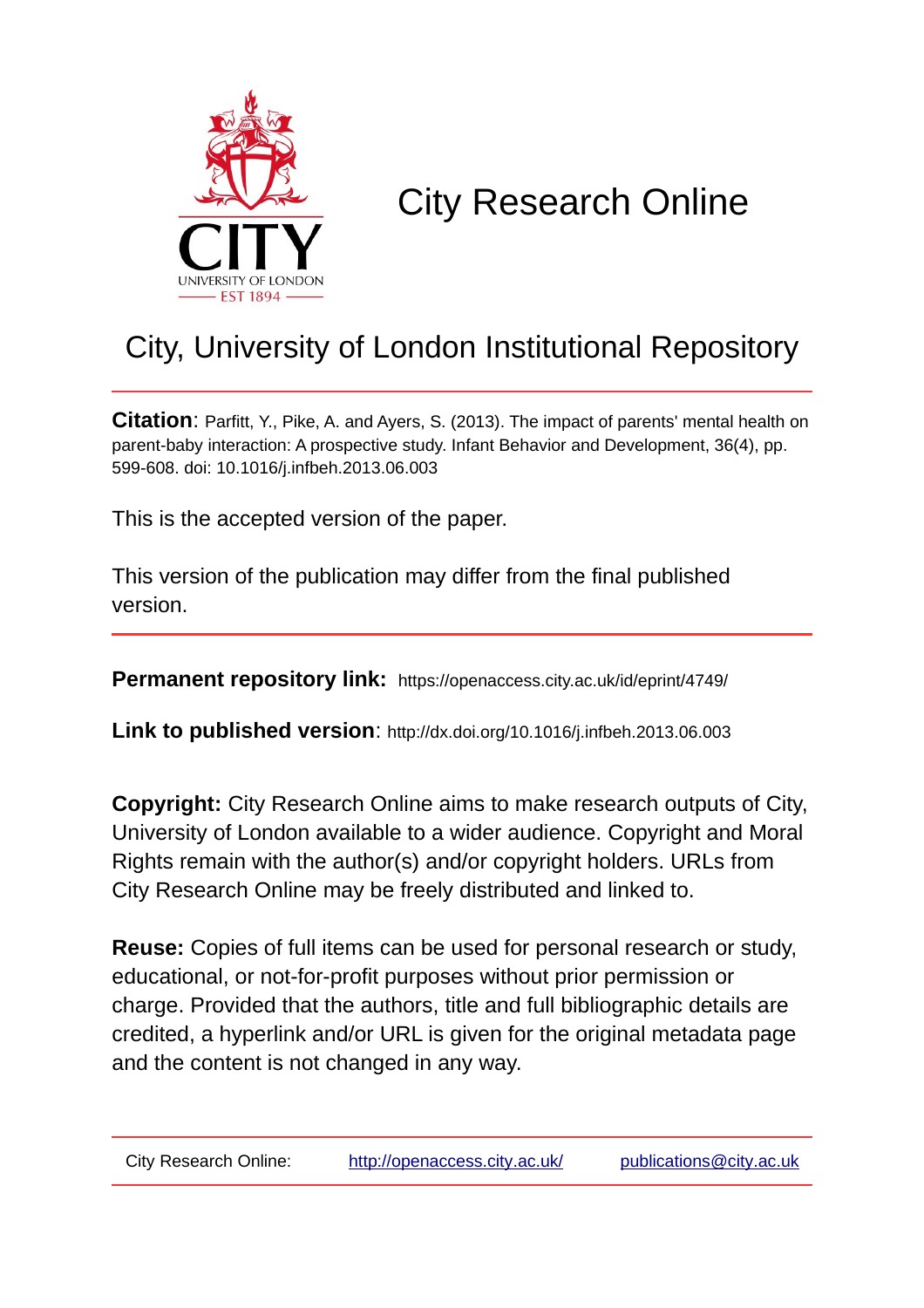#### **Abstract**

The aims of the current study were to examine the effect of fathers' and mothers' pre and postnatal mental health on mother-infant and father-infant interactions. Mental health was broadly defined to include anxiety, depression and PTSD. A community sample of 44 mothers and 40 fathers from 45 families completed questionnaire measures of mental health in late pregnancy and three months postpartum. Mother-infant and father-infant interactions were observed and videoed three months postpartum and analysed using the CARE-index. Results showed that prenatal mental health, in particular anxiety, was associated with parentinfant interactions to a greater extent than postnatal mental health. Fathers' prenatal symptoms were associated with higher paternal unresponsiveness and infant passivity whilst fathers' postnatal symptoms were associated with higher levels of infant difficulty in the father-baby interaction. The results also indicated that mothers and fathers interaction with their babies were similar, both on average and within the couples, with 34% being inept or at risk. These findings highlight the need for early detection and prevention of both mental health and parent-infant relationship problems in fathers as well as mothers. However, further prospective and longitudinal studies are needed to understand the influences of parental mental health on the parent-infant interactions further. Also it should be noted that the mental health scores were low in this well-educated, middle-class relatively low risk community sample of two-parent families, and that future studies therefore would benefit from focusing on more vulnerable groups of parents.

**Keywords:** child birth, mental health, mother, father, infant, interaction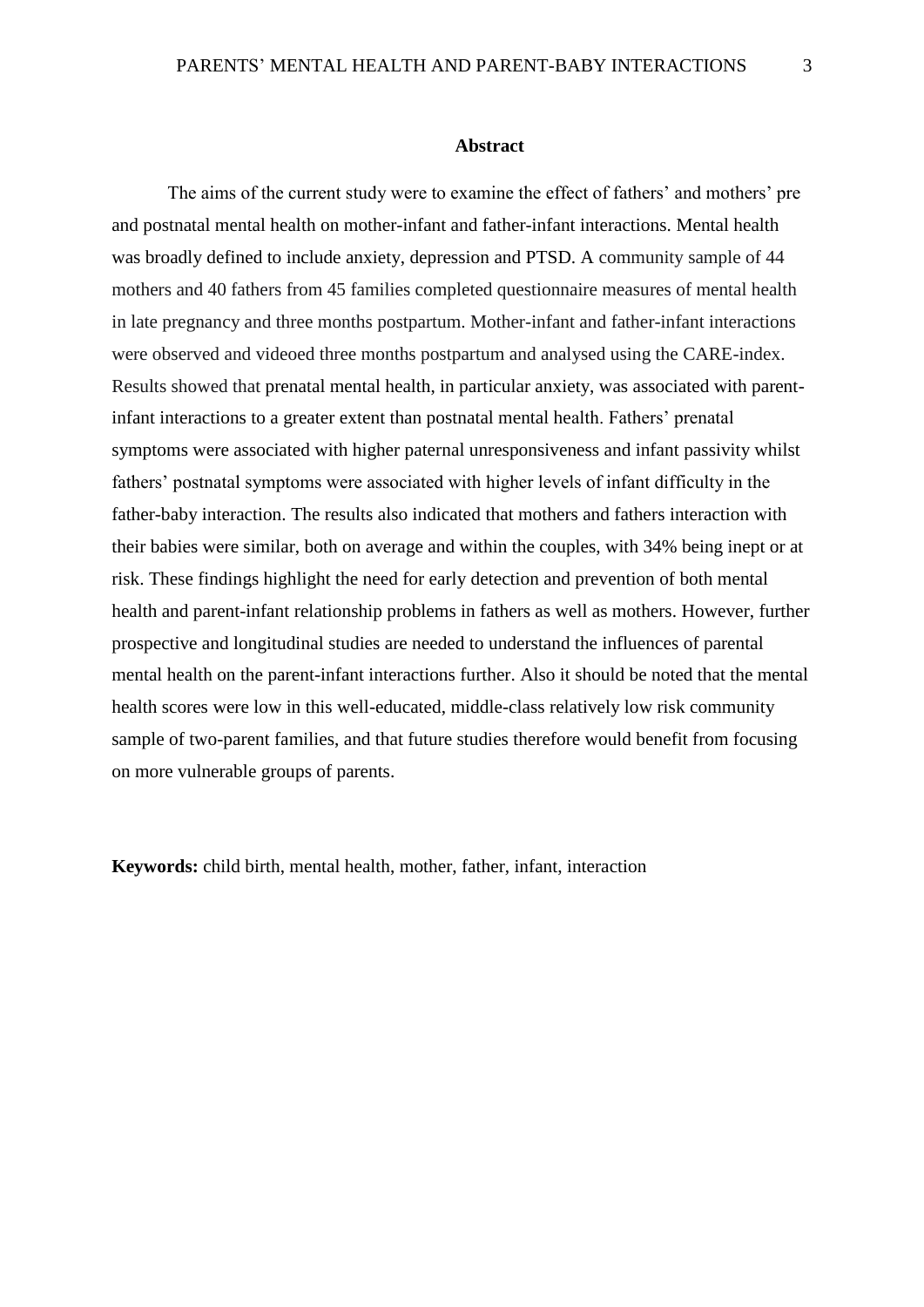#### **1. Introduction**

The quality of the early dyadic interaction between the primary caregiver and baby is important for the child's socio-emotional, cognitive, language and brain development (Hay & Pawlby, 2003; Murray, FioriCowley, Hooper & Cooper, 1996; Trevarthen & Aitken, 2001), for the formation of secure attachment (Steadman et al., 2007; Crittenden, 1995; Tomlinson, Cooper & Murray, 2005) and the child's future mental health (Skovgaard et al., 2008). A failure to establish a satisfactory early parent-baby relationship may also put the baby at risk of child abuse and neglect (Scannapieco & Connell-Carrick, 2005). It is therefore important to understand early risk factors for an unsatisfactory parent-infant relationship. One such risk factor is poor parental mental health. The current study aims to extend previous research by using direct observations to explore both mothers and fathers interactions with their baby in relation to their mental health. Mental health was broadly defined to include anxiety, depression and PTSD measures

#### **1.1. Parent-infant interactions**

Although the family systems perspective acknowledges the importance of fathers' impact on their baby and the family as a whole (e.g., Bell et al., 2007; Cowan & Cowen, 2002; Erel & Burman, 1995; Fivaz- Depeursinge, Favez, Lavanchy, De Noni & Frascarolo, 2005), there is still far less research on fathers than mothers, with inconclusive findings. There are indications that fathers may experience more difficulties with their emotional relationship and interactions with their baby than mothers (Edhborg, Matthiesen, Lundh and Widstrom, 2005). Whilst some studies show an interdependence of negative intrusive interactive patterns across the mother-infant and father–infant dyads (Barnett, Deng, Mills-Koonce, Willoughby & Cox , 2008) as well as maternal and paternal positive, supportive parenting patterns resembling each other (Martin, Ryan & Brooks-Gunn, 2007), other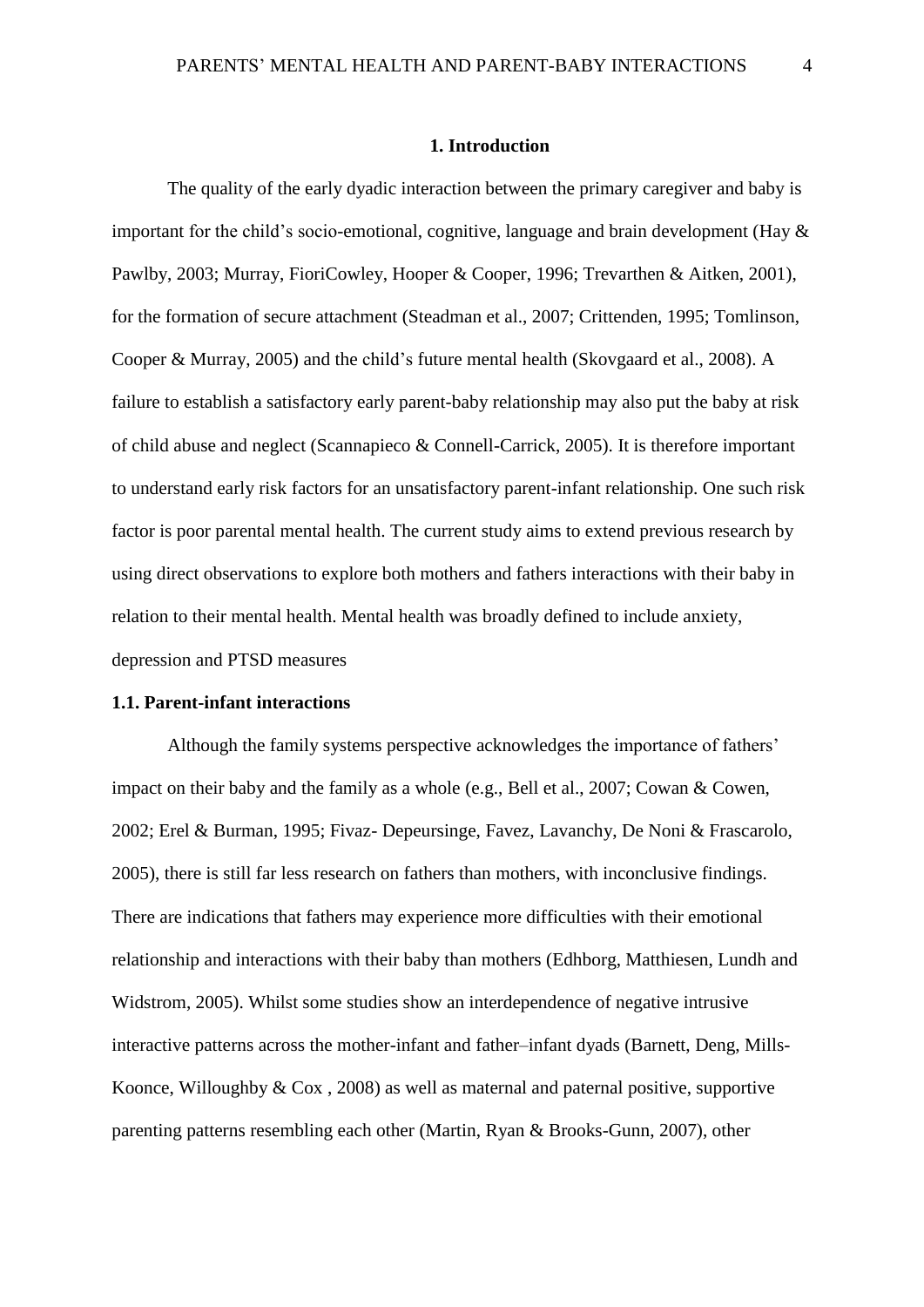researchers have not found any significant associations between observed mother-infant and father-infant interactions (Goodman, 2008).

# **1.2. Parental mental health and parent-infant interactions**

One of the major parental risk factors for a negative parent-baby relationship, with increased risks for child maltreatment, is parental mental illness (Brockington, 2004; Hindley, Ramchandani & Jones, 2006; Pawlby, Hay, Sharp, Waters & Pariante, 2011; Scannapieco & Connell-Carrick, 2005). Specifically maternal depression has been linked to poor quality of mother-baby interaction (for a review, see Field, 2010). For example, Beck (1995) found a moderate to large effect of postpartum depression on maternal-infant interaction. Similarly Kemppinen, Kumpulainen, Moilanen and Ebeling (2006) found that 75% of mothers who were identified as being "at risk" in lack of sensitivity towards their infant 6 to 8 weeks postpartum, also reported depressive symptoms. Evidence shows that depressed mothers are less sensitive towards their babies (Murray et al., 1996; Steadman et al., 2007), being more intrusive or withdrawn (Black et al., 2007; Field, Hernandez-Reif & Diego, 2006; Herrera, Reissland & Shephard, 2004;) and less accurate in interpreting their baby's emotions (Broth, Goodman, Hall & Raynor, 2004). Similarly paternal depression has been associated with a less optimal father –infant relationship (Field, Hossain & Malphurs, 1999; Field, 2010; for a review, see Wilson & Durbin, 2010) with examples of less involvement with their child (Roggman, Boyce, Cook & Cook, 2002). Also, maternal depression has been shown to indirectly influence the father-infant interaction negatively (Bradley  $\&$  Slade, 2011; Goodman, 2008). Comparable effects of maternal and paternal depression on parenting behaviours have been found (e.g., Cummings, Keller & Davies, 2005; Leinonen, Solantaus & Punamaki, 2003). However, few observational studies have looked at father-infant interactions in relation to paternal and maternal pre and postnatal mental health, as previous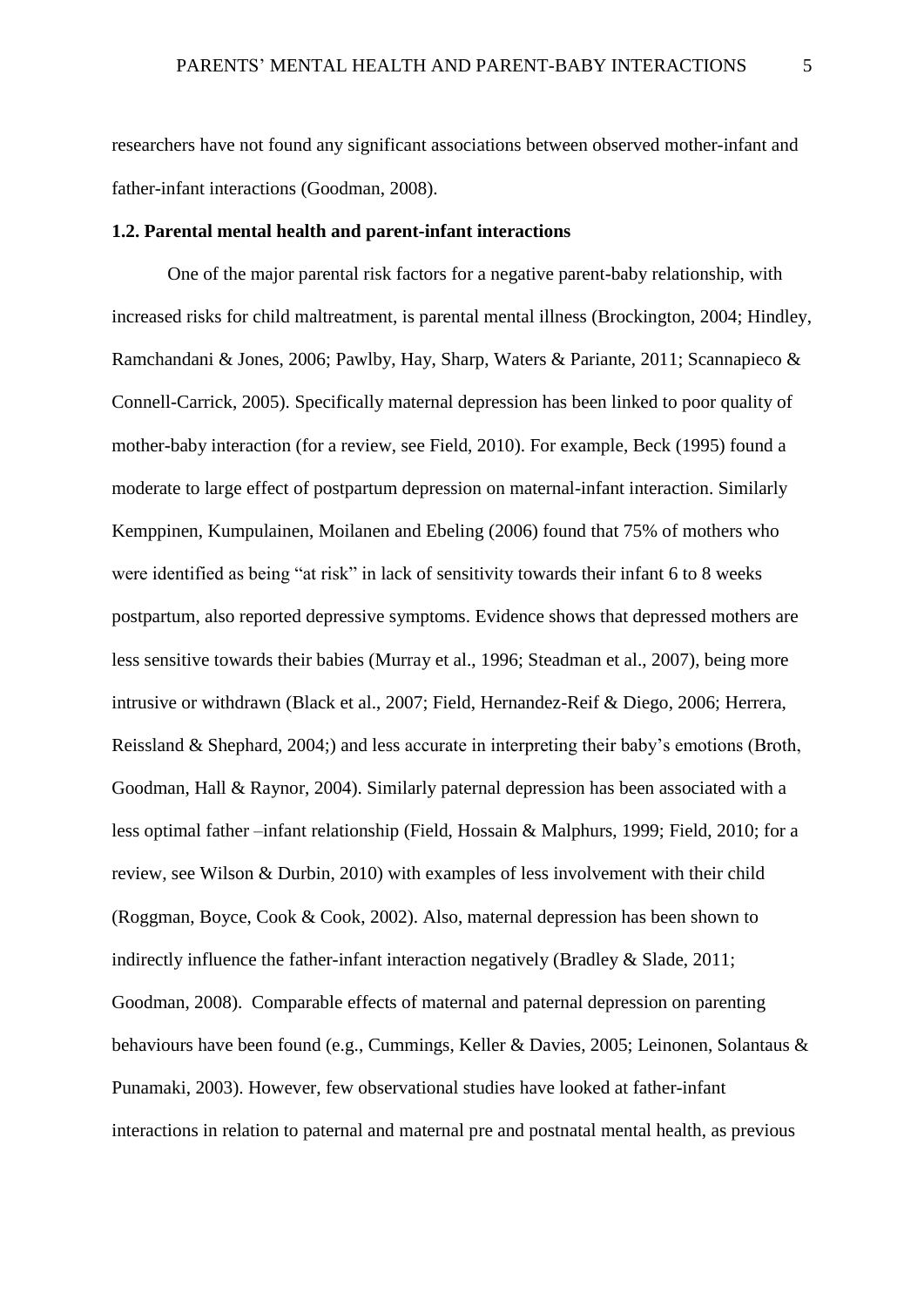studies have mainly relied on maternal postpartum self-report or interview measures and concern older children.

Interestingly, different types of parental psychopathology and/or adversity may give rise to different dyadic interactional patterns. For example, Cassidy, Zoccolillo and Hughes (1996) found that severity of depression amongst adolescent mothers correlated with maternal control and infant difficulty, whilst mothers with severe antisocial histories showed unresponsiveness and their infants had higher levels of passivity. There is also evidence of negative effects of anxiety on the parent-baby relationship and child outcomes (Feldman et al., 2009; Glasheen, Richardson & Fabio, 2010, for a review). Finally, studies also suggest that PTSD following childbirth may be linked to problems in the parent-baby relationship (Ballard, Stanley & Brockington, 1995; Nicholls & Ayers, 2007; Parfitt & Ayers, 2009). However, we are aware of only three observational studies of mother-baby interaction that include PTSD measures, two in the context of premature birth and very low birth weight infants (Feeley et al., 2011; Forcada-Guex, Borghini, Pierrehumbert, Ansermet & Muller-Nix, 2011) and the third focusing on mothers with a history of childhood maltreatment ( Muzik et al., 2012, in press).

The timing of the onset and duration of parental mental health problems may also have differential effects on the parent-baby interaction. Flykt, Kanninen, Sinkkonen and Punamaki (2010) found, for example, that prenatal depressive symptoms had a stronger impact on unresponsiveness in the mother-baby interaction than postnatal symptoms. The infant also plays an active part in the dyadic interaction with the parent. Crittenden (1985, 1992) drew attention to the fact that although a parent may initiate poor interactive patterns or maltreatment, the baby behaves and uses coping strategies in ways that maintains those negative patterns. Therefore, it is crucial that the parent-infant interaction is as much about the behaviour of the infant as that of the parent.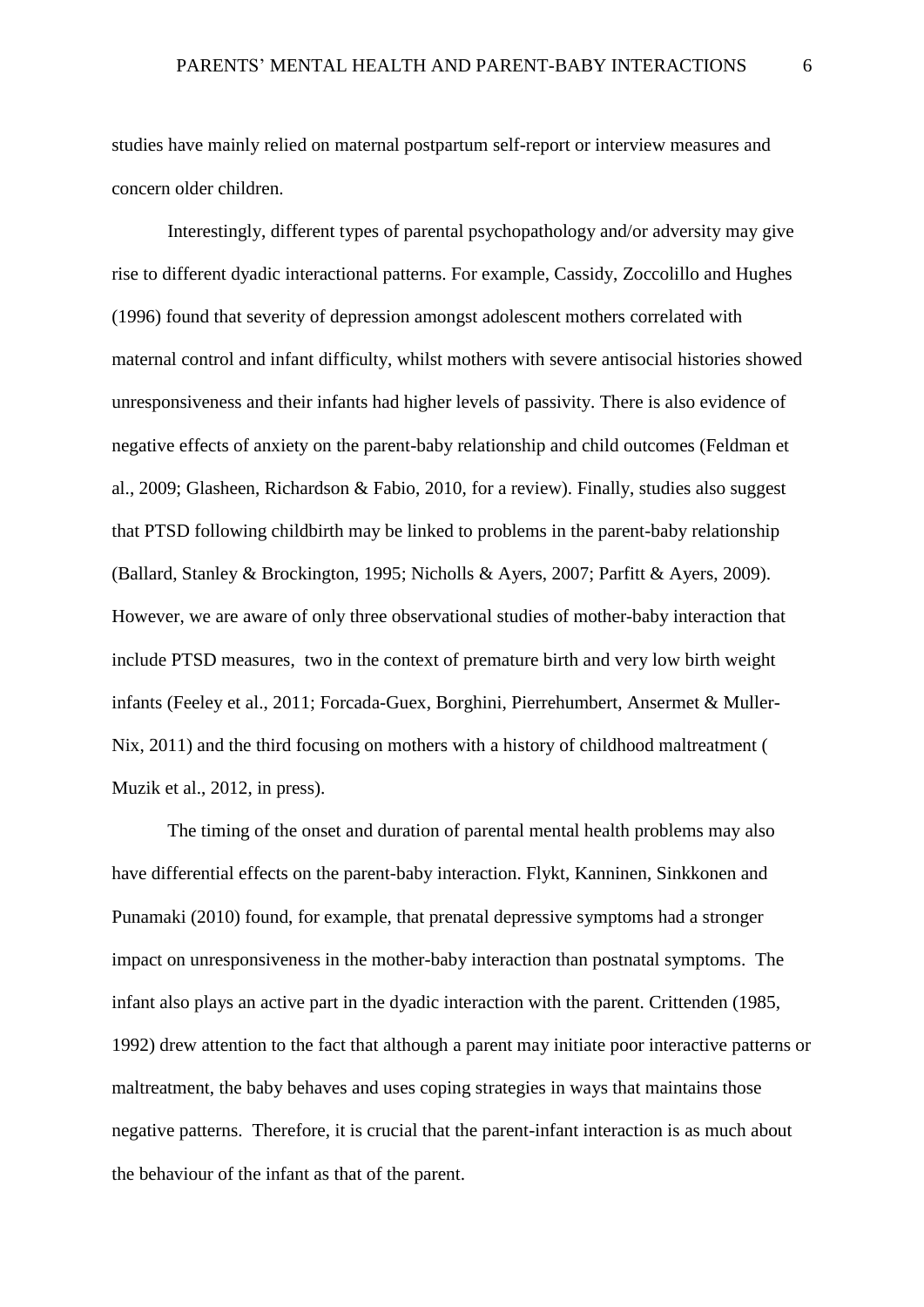# **1.3. The present study**

Research to date has focused on the effects of maternal postnatal depression on mother-baby interactions. The present study addresses several gaps in the existing literature by also including prenatal measures of mental health, postnatal PTSD measures and fathers' mental health measures in the context of both mother-infant and father-infant interactions . A preliminary aim of the current study was to explore mean-level differences between motherinfant and father-infant interactions, as well as to assess the degree of similarity of mother and fathers within families. The main aim was to examine contributions of both mothers' and fathers' pre and postnatal mental health to mother-infant and father-infant interaction. It was predicted that high levels of pre-and/or postnatal mental health problems would be associated with less optimal parent-infant interactive patterns.

#### **2. Method**

#### **2.1. Participants**

The participants were 44 mothers and 40 fathers from 45 families and were a subsample from The Sussex Journey to Parenthood Study (UK), a longitudinal study of the transition to parenthood from pregnancy to the postpartum. Couples were included in the Journey to Parenthood study if they were expecting their first baby, were cohabiting, fluent in English, and over 18 years old. The majority of the participants in the sub-sample (85%) were Caucasian and 97 % had undergone higher education (diploma, undergraduate degree and beyond). At the time of recruitment, the length of the couple's relationship ranged from 12 to 308 months (*M* = 74.02 months, *SD* = 49.87) and 64 % were married. Mothers (*n* = 44) were aged between 26 and 43 years ( $M = 33.12$  years,  $SD = 4.79$ ) and fathers ( $n = 40$ ) were aged between 26 and 44 years ( $M = 34.64$ ,  $SD = 5.22$ ). At the time of the observation, the infants (28 girls and 17 boys) were around three months old.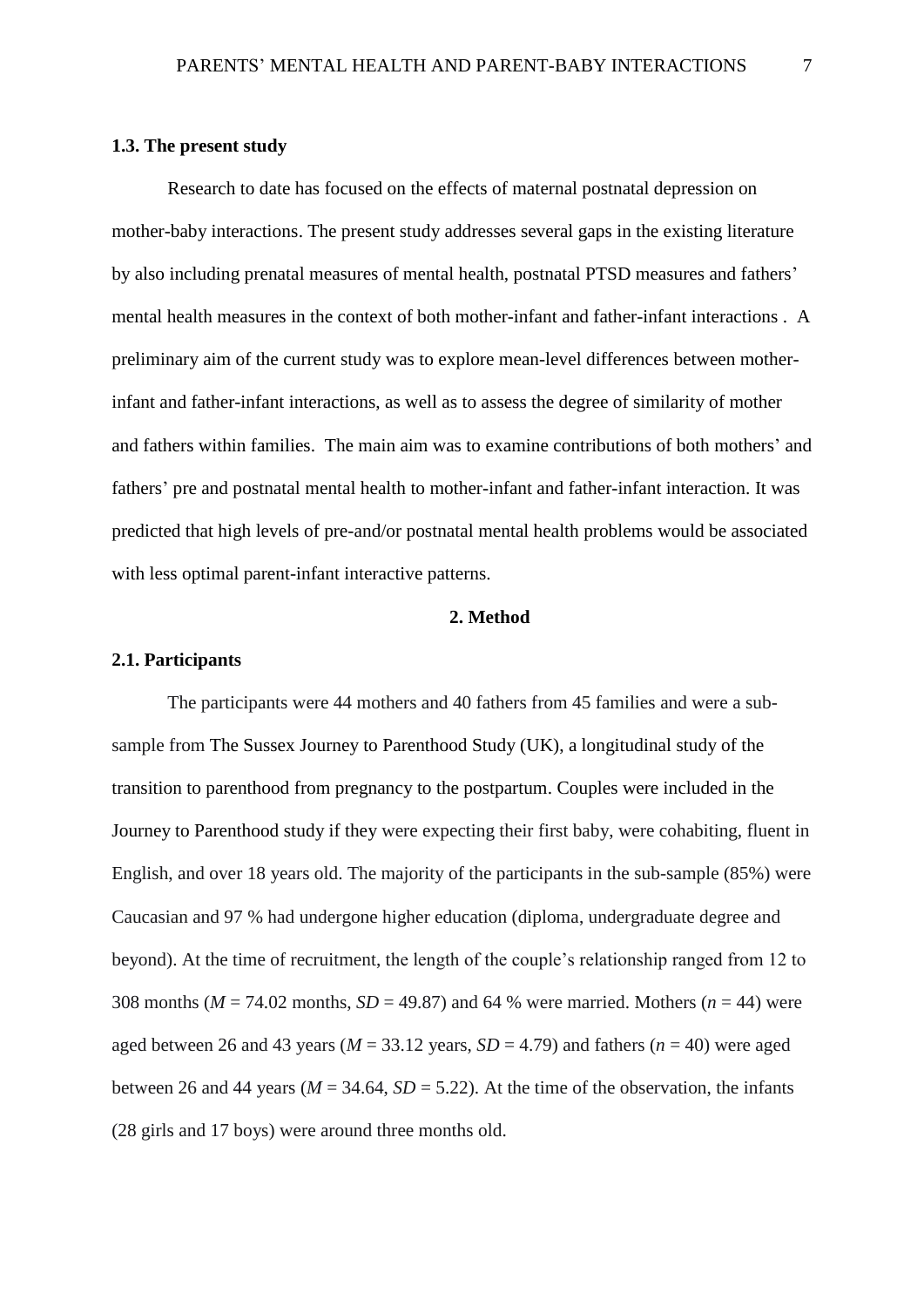#### **2.2. Procedure**

Ethical approval was obtained from the NHS Research Ethics Committee. Parents were recruited to the Sussex Journey to Parenthood Study in late pregnancy, mainly through hospital and community antenatal clinics and antenatal classes. Expectant parents who were interested in taking part  $(N = 141)$  were given information sheets, consent forms and the first set of questionnaires (Time 1), including demographics and measures for anxiety and depression. Questionnaires were completed in pregnancy, at the time or later at home, and sent back in a prepaid envelope. Approximately three months after birth (Time 2), parents were sent a second set of self-report questionnaires (including anxiety, depression and PTSD measures) and also invited to take part in this observational study of a subsample of parents and their infants. Forty-one couples and another five mothers and one father agreed to take part, and a date for a home visit was arranged.

The videotaped interactions were recorded by researchers in participants' homes and were conducted separately with the mother and father. Written informed consent confidentiality, and the right to withdraw at any time was assured. Before beginning the videotaping, a suitable, light place was chosen, external sounds were reduced and a few age appropriate toys and a baby blanket were supplied, in preparation for the play interaction. Each parent was asked to "play with your baby as you usually would. You can use toys, or not, as you choose. Sit so you are comfortable and don't worry about the camera". The video recording commenced once the parent sat down to play and  $3 - 5$  minutes of the parent-infant play was recorded, with a handheld camcorder. After the interaction, participants were debriefed and were later sent a copy of the video recording. Three of the video recording were faulty and could therefore not be coded or included in the analysis. The remaining taped interactions were coded by two trained, reliable coders, as recommended by Crittenden (2004), with the coder scoring each adult and infant separately, for each of seven aspects of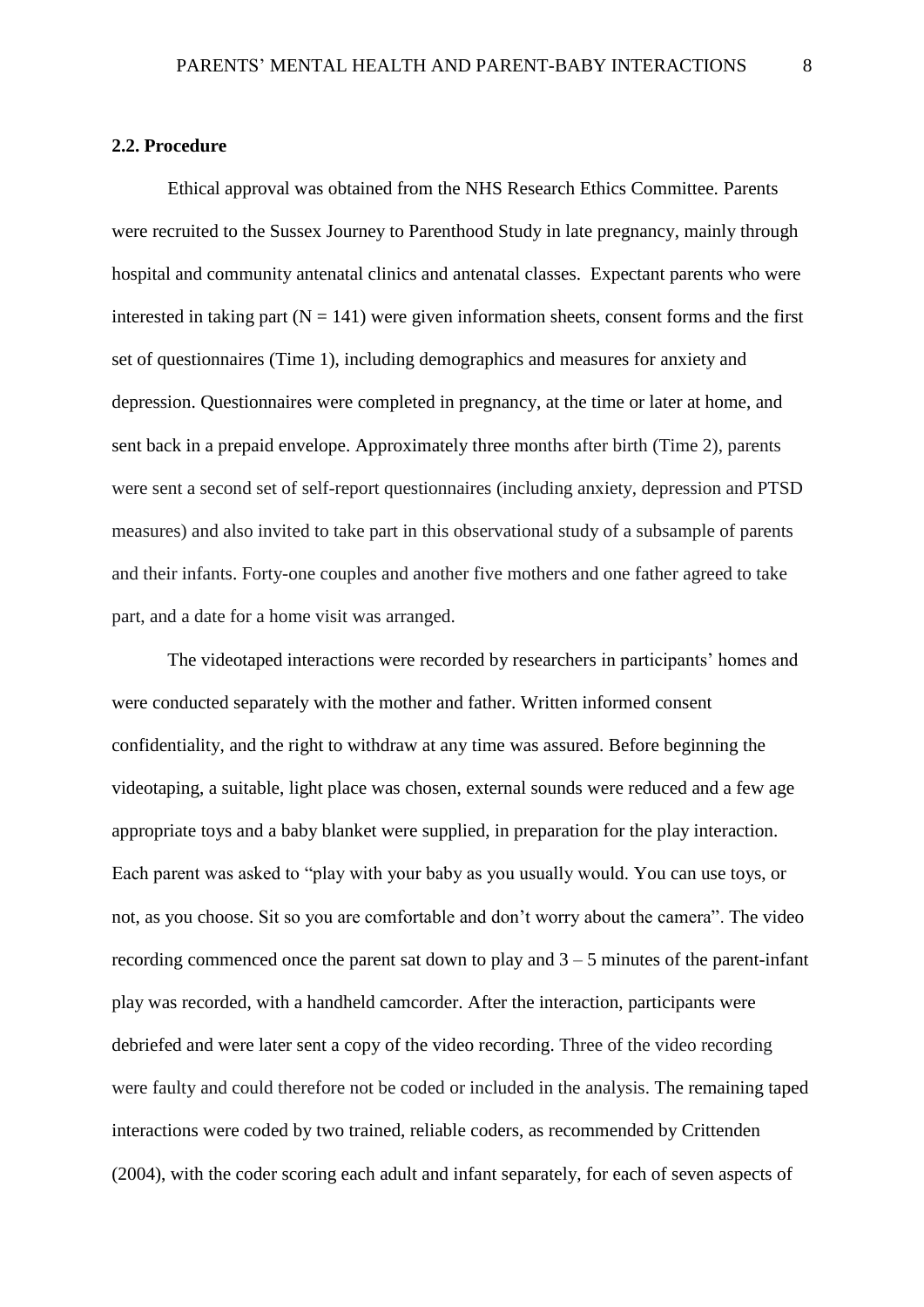the interactional behavior (see below). Each recording was viewed repeatedly, checking for subsets of items, until the coder was satisfied that the scoring reflected the pattern of the interaction. The main coder was blind to all other information regarding the parents and their infants. To check reliability, 12% of video interactions were scored by the first author (YP)The intra class correlation coefficient (ICC) showed an good to excellent agreement, with the ICC (two-way random, absolute agreement, single measure) for parental sensitivity  $= 0.82$ , parental control  $= 0.84$ , parental unresponsiveness  $= 0.70$ , child cooperation  $= 0.86$ , child difficulty = .90, child compulsivity = .92 and child passivity = .85.

# **2.3. Measures**

**2.3.1. Parent-infant interactions.** The quality of the mother-infant and father-infant interactions was measured using the infant version of the CARE index procedure (Crittenden, 2004) when the babies were three months old. This procedure is based on short 3 to 5 minute videotaped free adult-infant play interactions. It has been validated for use with families from different social classes and cultural backgrounds (Leventhal, Jacobsen, Miller & Quintana, 2004) and shown to discriminate interactional patterns between abusive and non-abusive mothers and their infants (Cassidy et al., 1996). For each parent-infant dyad, seven aspects (facial expression, verbal expression, position, affection, turn-taking, control and choice of activity) were evaluated and contributed to scores on three adult scales (sensitive, controlling or unresponsive) and four infant scales (cooperative, difficult, compulsive and passive). The operational definitions for these scales are specified in Crittenden's coding manual for CARE index (2004). For each of the seven aspects two points were allocated, either both on one scale or split between two scales, with a total of 14 points, separately for the parent and the infant, thus making the possible range for each scale 0 - 14. Note that the higher the parental sensitivity and infant co-operative scores, the more optimal the interaction. Also, categorical variables were derived, with the parent-infant dyads being classified into highly sensitive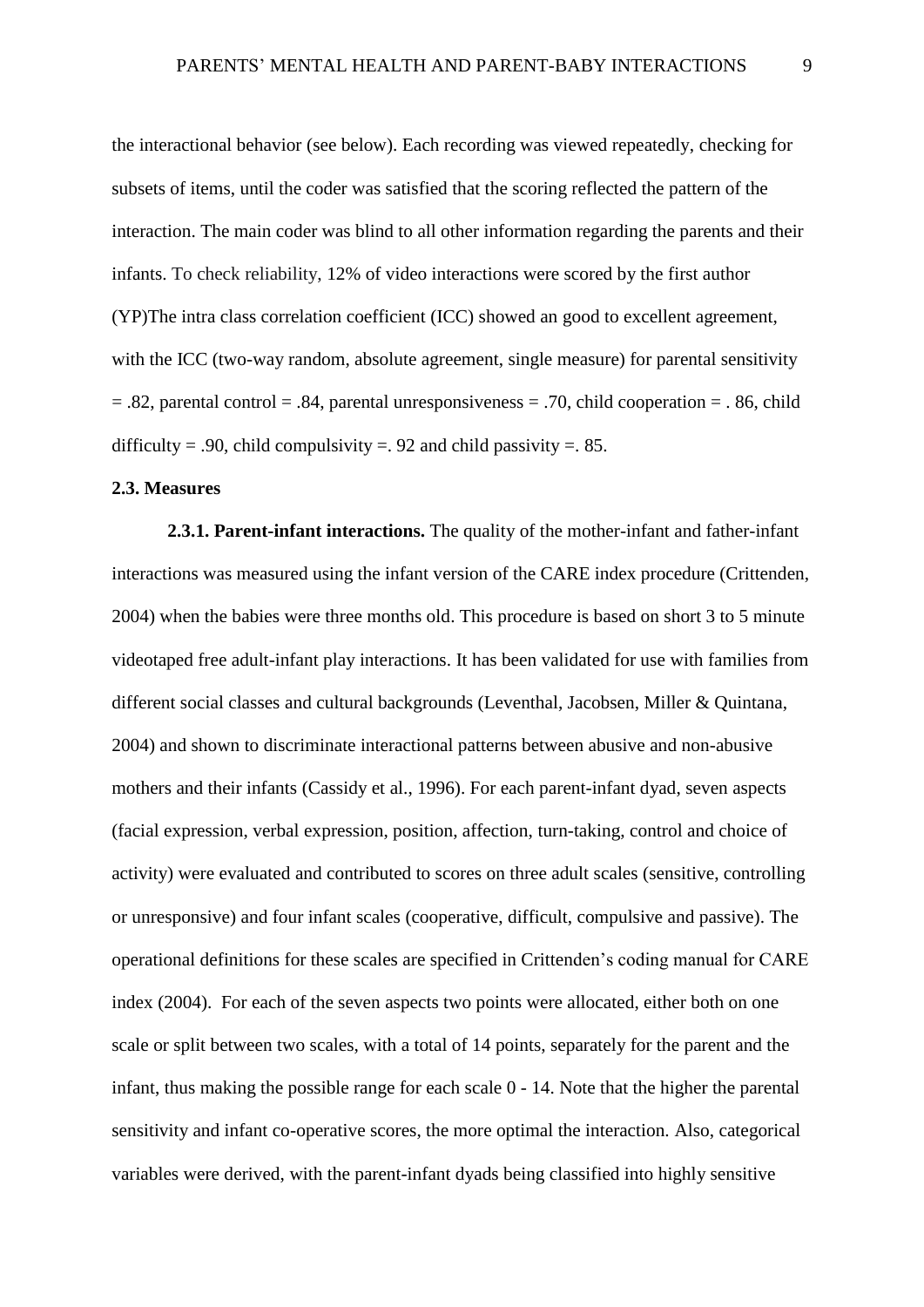(scores  $11 - 14$ ); adequately sensitive (scores  $7 - 10$ ); ineptly sensitive (scores  $5 - 6$ ) and high-risk (scores  $0 - 4$ ). Note that the latter two categories are also classified as needing intervention, whilst the first two are classified as "good enough" (Crittenden, 2004).

**2.3.2. Mental Health.** Mental health symptoms were assessed using two self-report scales.

The Hospital Anxiety and Depression Scale, HADS (Zigmond & Snaith, 1983) was completed by parents both in late pregnancy and at three months postpartum. This scale measures mental health symptoms and consists of a total of 14 items, seven for depression and seven for anxiety, through statements of presence or absence of symptoms rated on a continuous 4-point scale, with a total range of  $0 - 42$  and  $0 - 21$  for anxiety only and the same for depression only . High scores indicate more pathological responses. This scale has been used widely in non-obstetric populations and has a well-established internal consistency, test-retest reliability and validity (Ayers, 2001). In this study, Cronbachs α for the total scale was .77 in pregnancy and .87 postpartum.

The Posttraumatic Stress Diagnostic Scale, PDS (Foa, Cashman, Jaycox & Perry, 1997) was used to calculate a symptom severity score at three months after birth. It consists of 17 items (5 intrusion, 7 avoidance and 5 arousal items) and has previously been used in relation to childbirth (e.g., Parfitt & Ayers, 2009; Sawyer & Ayers, 2009). Items are scored on a continuous 4- point scale with a total range of  $0 - 51$ , with higher scores indicating a greater symptom severity. It has been shown to have a high reliability of .92 (Foa et al. 1997). The full PDS scale corresponds to all DSM-IV criteria for the diagnosis of PTSD, and has shown to have an 82% agreement with structured clinical interviews. In the present study, continuous scale scores were used. The internal consistency of  $\alpha$  for these was .87.

# **2.4. Statistical Analysis**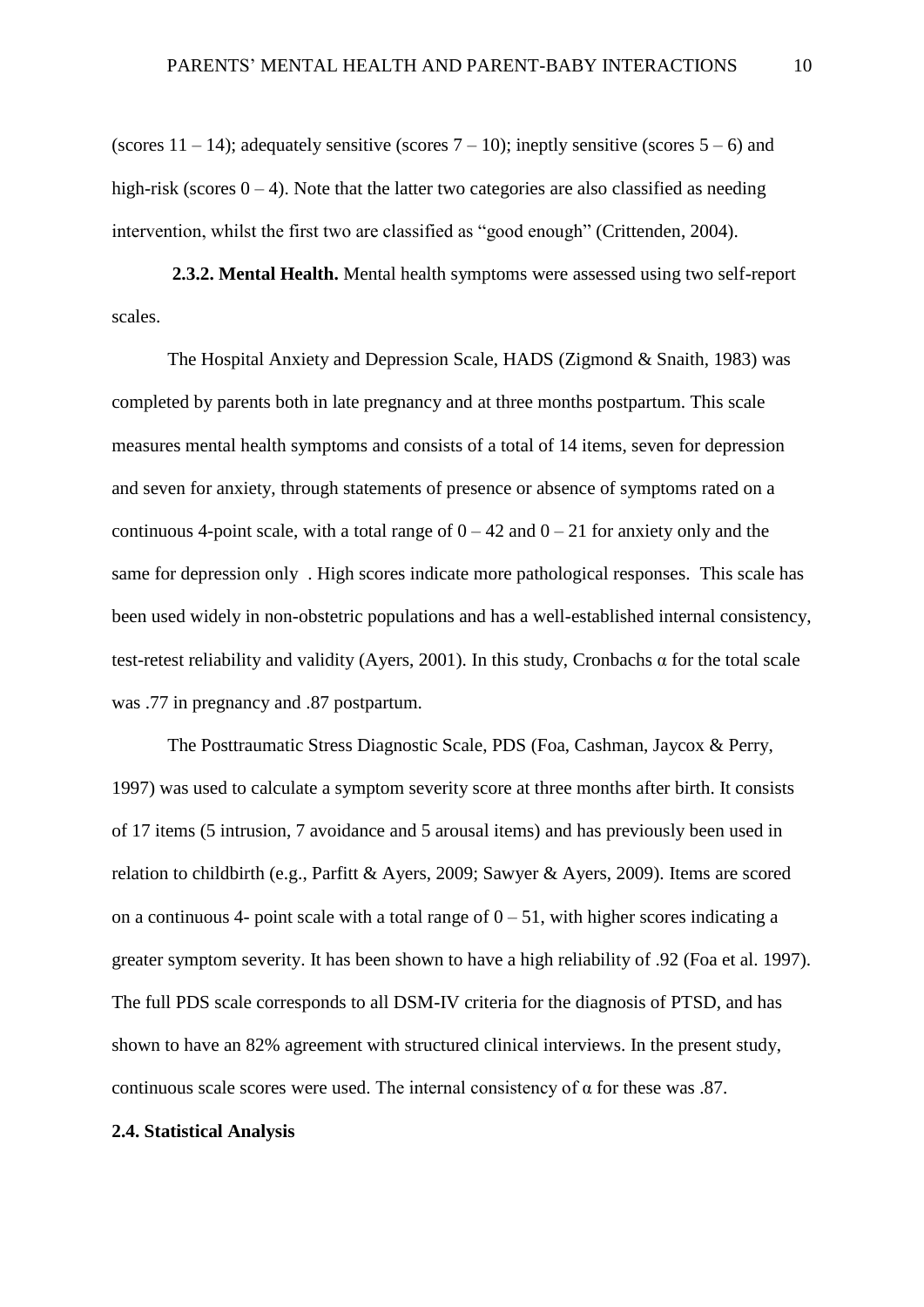All of the 84 participants who took part in the parent-infant interaction had responded to at least one of the two previous questionnaires (Time 1 in pregnancy or Time 2, three months postpartum). Overall, 64 of those (76%) responded at both stages, with 72 participants completing the Time 1 questionnaire (86%) and 70 (83%) the Time 2 questionnaire. When participants with complete and non-complete data were compared (using  $\chi^2$  and Mann-Whitney), no significant differences were found regarding ethnicity, marital status, gender, education or mental health. Missing data was replaced using the EM method for the following reasons. First, it is consistent with the way previous studies have dealt with missing data of multiple assessment points (e.g. Flykt et al, 2010; Conners, Grant, Crone & Whiteside-Mansell, 2006). Additionally, Little's MCAR test was not significant ( $\chi^2$  $= 44.15$ ,  $p =$ ns), which indicates that the data was missing completely at random and therefore suitable for imputation. Imputation of parental mental health data was therefore performed in order to retain maximal information. The data screening for normality variables revealed that a few of the mental health variables were significantly skewed according to Kolmogorov-Smirnov (K-S) test. Therefore associations were examined using Spearman's (*rho*) rank order correlation test. Paired-samples *T*-tests were then carried out to compare mean differences between the mother-infant and father-infant interactional scores. Hierarchical multiple regression analyses were finally used to examine the impact of pre and postnatal parental mental health variables on the mother-infant and father-infant interaction. The residuals met the necessary assumptions for multiple regressions regarding homoscedasticity and multicollinearity and the errors were independent and normally distributed.

#### **3. Results**

# **3.1. Mother- infant and father-infant interactions**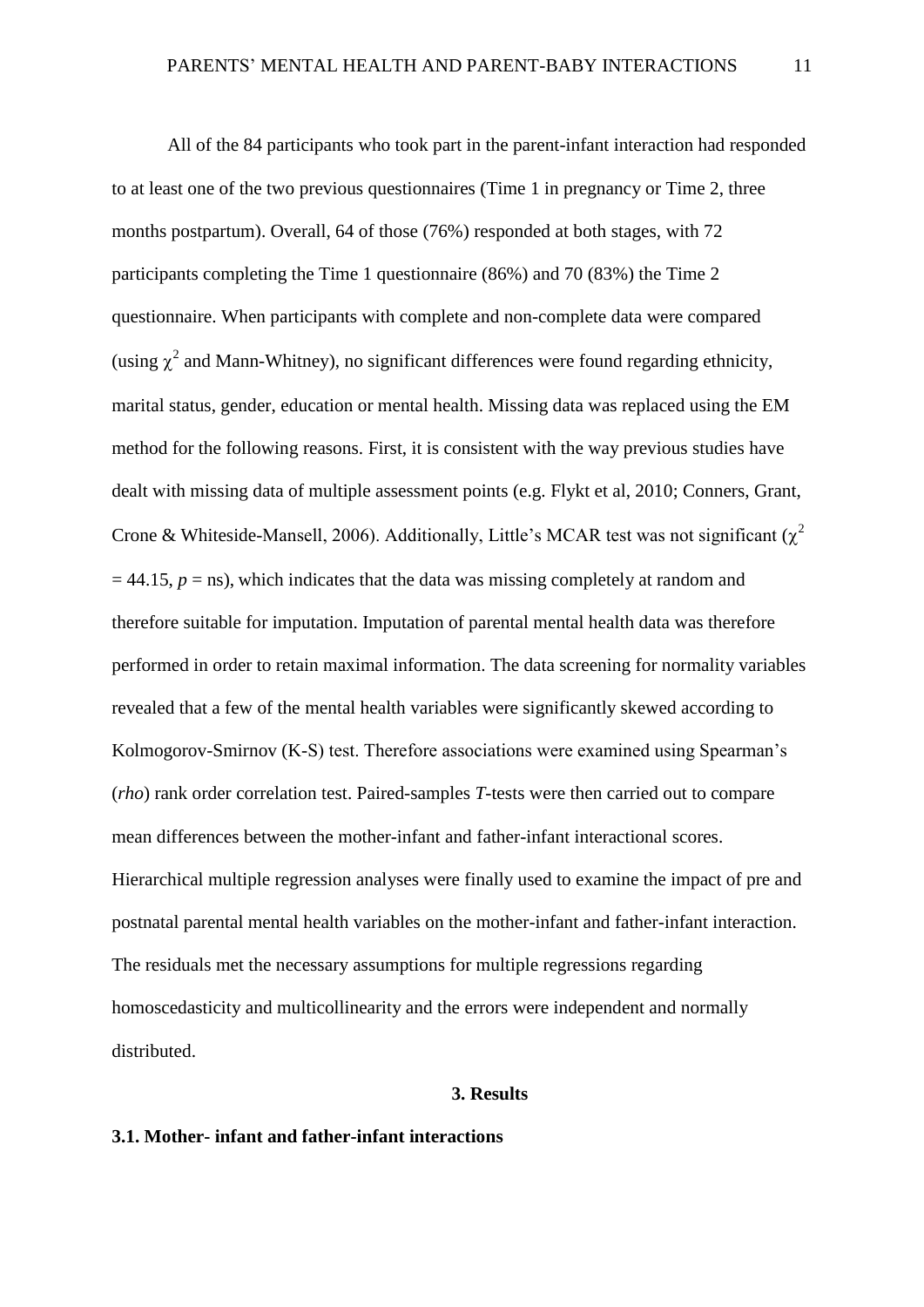Table 1 shows the means and standard deviations of mother-infant and father-infant interaction scores. Table 2, shows that out of the 44 mothers, 9 (20.5%) were categorised as being "sensitive" to their baby, 20 (45.5%) as "adequate", 11 (25%) as "inept" and 4 (9.1%) "at risk". Amongst the 40 fathers, 7 (17.5%) fell within the "sensitive" category, whilst 25  $(62.5\%)$  were within the "adequate", 6 (15.0%) the "inept" and 2 (5.0%) the "at risk" categories. There was no significant average difference between men and women in relation to these categories. In accordance with the aims of the study, mothers and fathers interactive patterns with their infants were compared as shown in Table 1, using paired-samples *T-*tests. No significant overall differences between mothers' and fathers' interactive patterns with their infants were found. Table 1 also reports the mean scores for the other (predictor) variables included in the study. This shows that mothers reported higher levels of depression in pregnancy and postnatal PTSD than did fathers. In order to assess the similarity of mothers and fathers within families, correlations' were computed (Table 1). Maternal interaction scores were positively correlated with the equivalent paternal interaction scores, showing large effect sizes for parental control and infant compulsivity, medium effect sizes for parental sensitivity and infant cooperation, and small non-significant effect sizes for parental unresponsiveness, infant difficulty and infant passivity. Additionally, Table 1 shows that mothers and fathers are not similar in terms of any of the mental health measures.

# **3.2. Univariate mental health predictors of parent-infant interactions**

The main aim of the study was to explore effects of parental mental health variables on parent-infant interaction. Correlation analyses were conducted to estimate these associations (see Table 2). For mothers, prenatal anxiety was the only mental health variable that was significantly correlated with any of the mother–infant interaction codes. Prenatal anxiety showed a significant medium sized correlation with high maternal control and a medium sized significant correlation with low maternal unresponsiveness and infant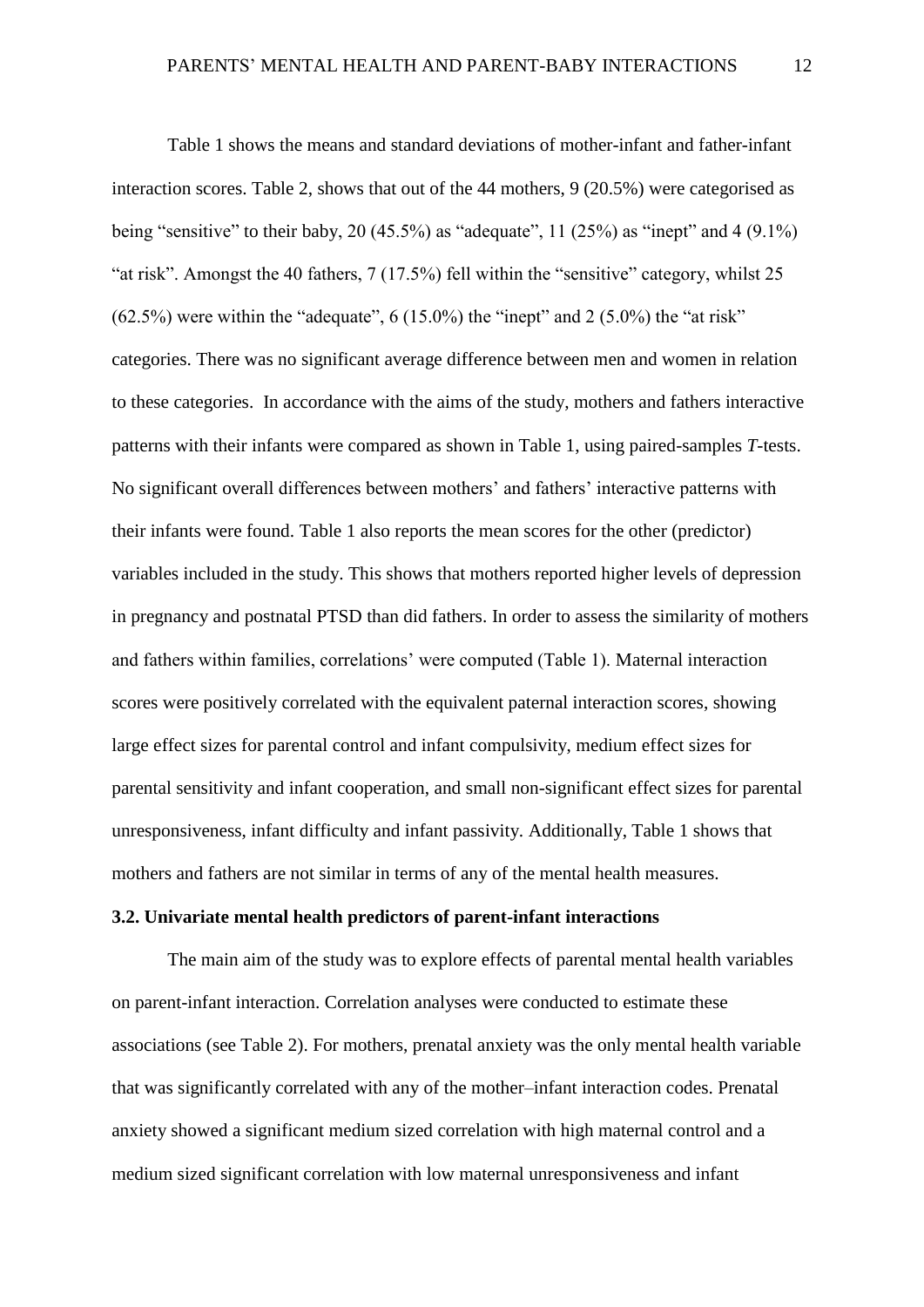passivity. Table 2 further shows that for fathers, the significant correlations were in the opposite direction to the mothers, with high prenatal anxiety being moderately associated with low paternal control and high paternal unresponsiveness. Also, prenatal depression in fathers was moderately associated with significantly lower control whilst high levels of paternal PTSD and postnatal depression showed a significant positive correlation with high levels of infant difficulty and negative correlations with infant passivity.

# **3.3. Multivariate mental health predictors of parent-infant interactions**

To further examine the prediction of the impact of mental health on mother-infant and father-infant interaction, hierarchical multiple regression analyses were conducted. To reduce the number of mental health predictors, due to the small sample size, the total score of the Hospital Anxiety and Depression Scale was used to represent prenatal and postnatal "affective symptoms", rather than separate anxiety and depressive measures.

Maternal and paternal prenatal mental health symptoms were entered at Step 1, followed by maternal and paternal postnatal mental health symptoms at Step 2. None of the regression models explained a significant amount of the variance for any of the mother-baby interaction outcome variables.

In contrast, models explained a significant amount of variance for four of the fatherinfant interaction outcome variables (Table 3). The model for *paternal controlling interaction*  was significant, with the predictors accounting for 37% of the variance of the paternal controlling interaction score F  $(6, 33) = 3.29$ ,  $p = .01$ , with a unique individual contribution of paternal prenatal affective symptoms ( $\beta$  = -.66, *t* = -3.89, *p* = .001) and maternal postnatal affective symptoms  $(β = -.45, t = -2.20, p = .04)$ . Also, the overall model for *paternal unresponsive interaction* was significant  $F(6, 33) = 2.70$ ,  $p = .03$ , with 33 % of the variance being accounted for by the predictors. The β-weights for prenatal affective symptoms in the fathers ( $\beta$  = .54, *t* = 3.06, *p* = .004) and postnatal affective symptoms in the mothers ( $\beta$  = .52,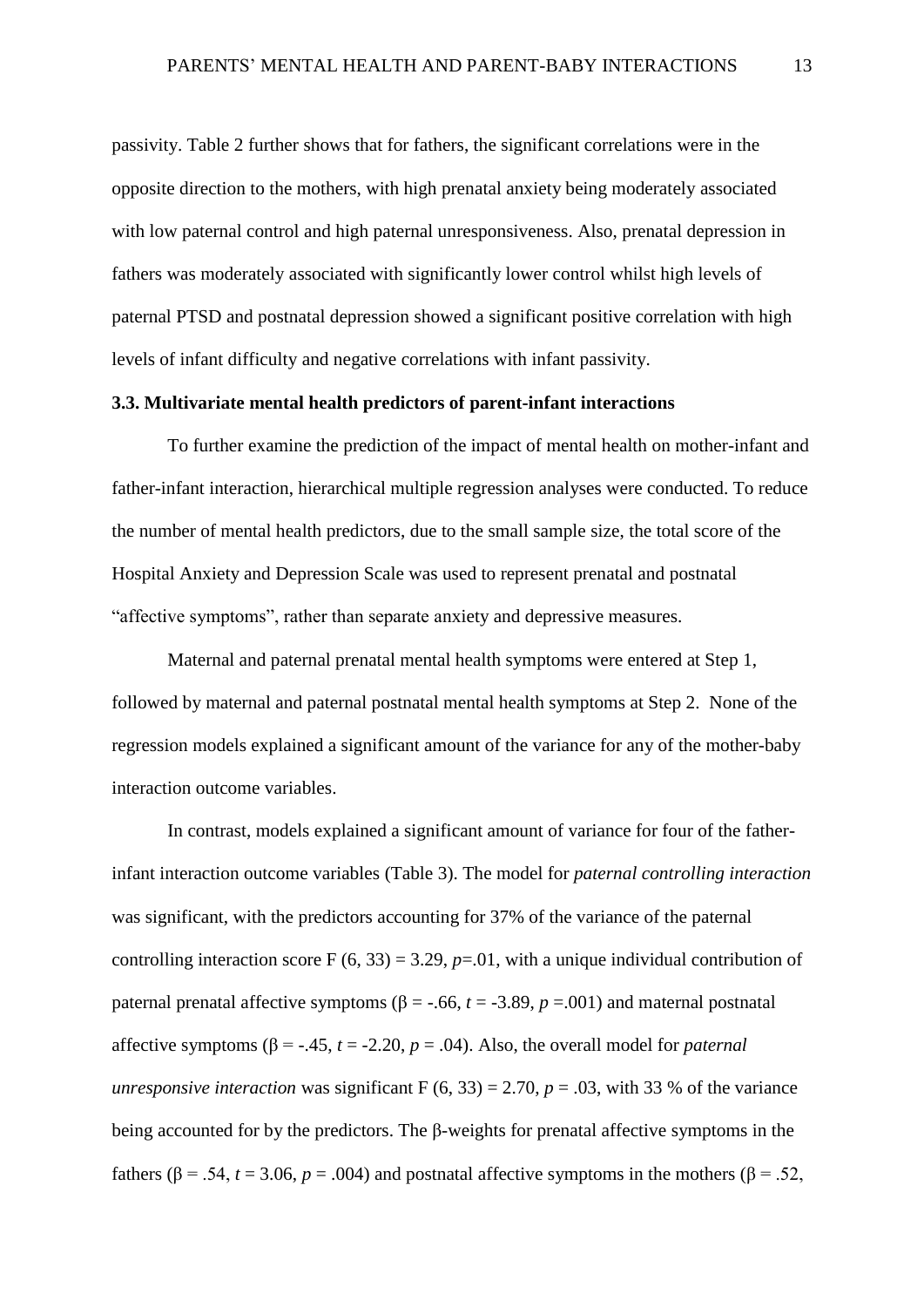$t = 2.47$ ,  $p = .019$ ) were significant, with high levels of affective symptoms predicting high levels of unresponsiveness in the father-infant interaction. Additionally, 36% of the variance was accounted for by the model for *infant difficulty* when playing with the father,  $F(6, 33) =$ 3.15,  $p = .01$ . Individual significant predictors were paternal prenatal affective symptoms ( $\beta$  = -.38, *t* = -2.24, *p* = .03) and paternal postnatal affective symptoms (β = .61, *t* = 2.43, *p* = .02). High levels of prenatal affective symptoms predicted low infant difficulty and high levels postnatal affective symptoms in the father predicted high infant difficulty. However, *infant passivity* showed the opposite pattern, with high levels of paternal prenatal affective symptoms contributing to high infant passivity ( $\beta$  = .49  $t$  = 2.70,  $p$  = .01) whilst high levels of paternal postnatal affective symptoms were associated with low infant passivity scores (β =  $-42$ ,  $t = -1.61$ ,  $p =$ . ns). The overall model explained 30% of the variance of infant passivity when playing with the father.

# **4. Discussion**

Results of the present study showed no mean-level differences regarding the patterns of dyadic interactions between the mother-infant and father-infant dyads. Additionally similarity between the interactive patterns of mothers and fathers in the same family was found, with especially high associations between maternal and paternal controlling patterns and their infants'compulsiveness. The latter finding is in line with Barnett et al.'s (2008) study, which found an interdependence of interactive patterns, especially negative ones, between mothers and fathers. The finding that a relatively high proportion of both motherinfant (34%) and father-infant (20%) interactions were classified as being "inept" or "at risk" and therefore in need of intervention (Crittenden, 2004) with 10 % of families presenting with impairment in both parents' interactions with their baby is of concern, especially as the current study was based on a relatively "low risk" community sample. Similarly, Flykt et al. (2010) also found high rates (42.3%) in a Finnish community sample of mother-infant dyads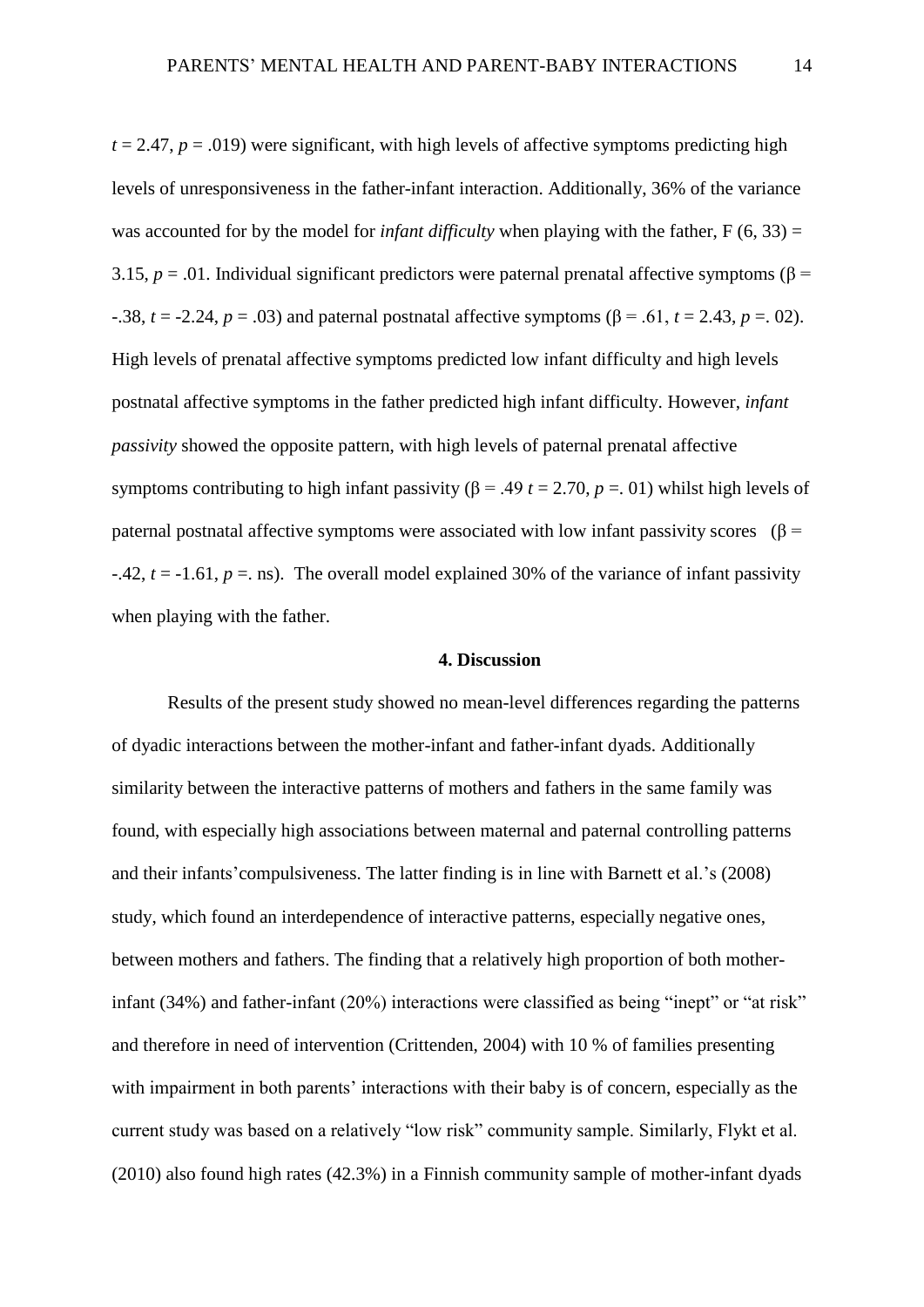being within these intervention categories and even higher rates were found (67%) within a high psychosocial risk sample (Sidor, Kunz, Schweyer, Eickhorst & Cierpka, 2011).

# **4.1. Parental mental health and parent-infant interactions**

The main aim of the present observational study was to examine the impact of parental mental health on the parent-infant interaction. Contrary to previous research (e.g., Beck, 1995; Cassidy et al., 1996; Murray et al., 1996), no associations were found between symptoms of pre or postnatal depression and any of the maternal sensitivity or child interaction variables. However, a few recent studies (e.g. Flykt et al., 2010;; Sidor et al.,2011) have similarly failed to find such associations. These studies suggested that factors such as chronicity and severity of depression and the additive effect of other risk factors (e.g. maternal attachment patterns and antisocial history) may moderate such associations. These results may therefore be partly explained by the current study consisting of a low risk sample with few parents presenting with high levels of depression and other risk factors, whereas other studies have used disadvantaged, high scoring samples (e.g., see Lovjoy et al., 2000). Also, Sidor et al. (2011) reasoned that their lack of significant associations between maternal postnatal depression and mother-infant interaction may have been attributed to the difference in measuring methods (self-report and observation). This may thus also be relevant to the current study.

However, the findings that high levels of maternal prenatal anxiety were associated with less optimal mother-infant interaction are in line with previous studies regarding postnatal anxiety (e.g., Feldman et al., 2009). It has been suggested that poor maternal prenatal mental health may have twofold effect on the mother-infant interaction; through biological, hormonal negative effects on the baby's regulatory systems and development (e.g. Evans et al., 2011; Correia & Linhares, 2007; Glover, 2011; Kinsella & Monk, 2009) and/or through less psychological preparation for motherhood, e.g. lack of prenatal bonding and/or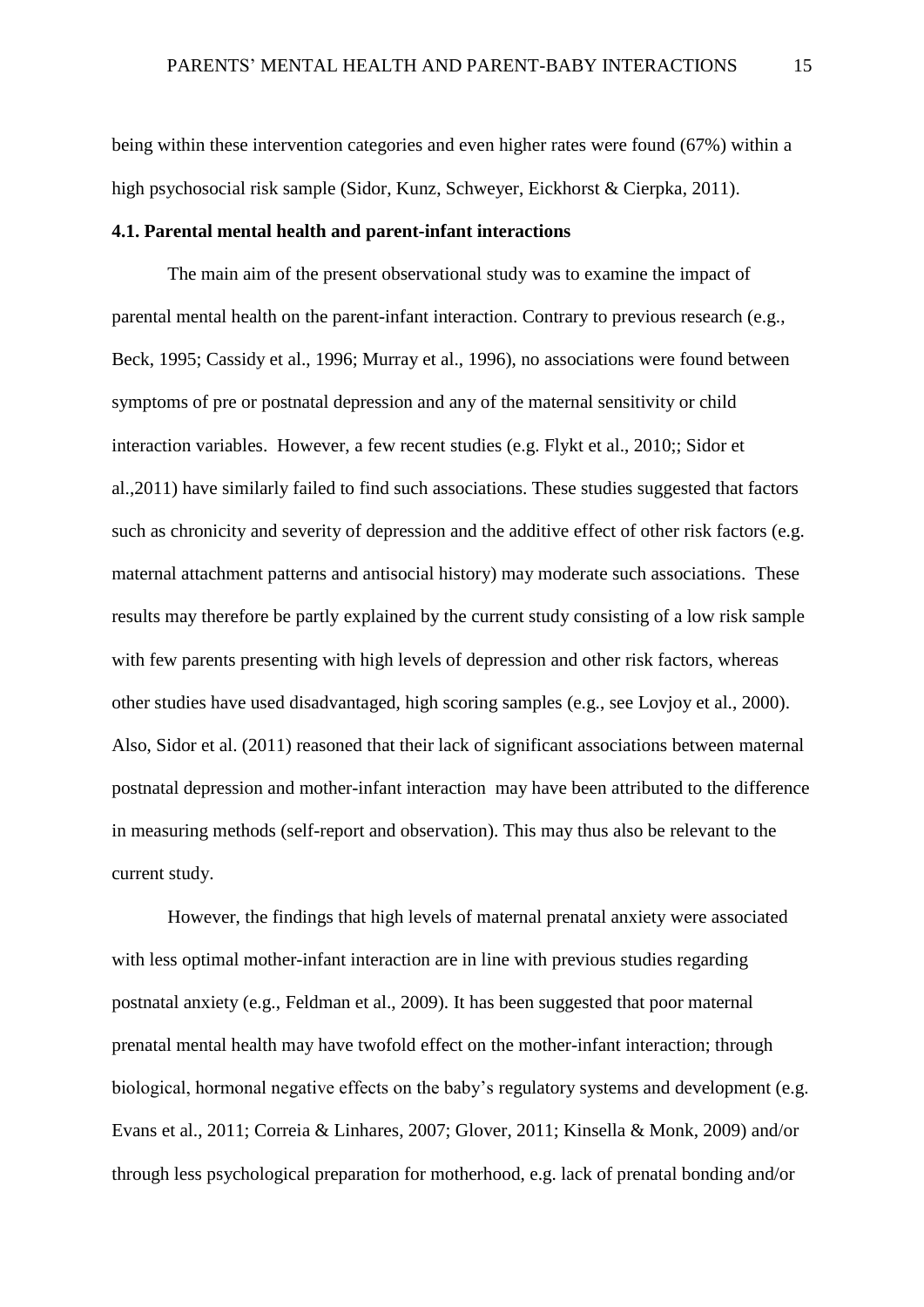unwanted pregnancy (Brockington, Aucamp & Fraser, 2006; Siddiqui & Hagglof, 2000). This highlights the importance of also including prenatal measures of anxiety when looking for risk factors to the parent-infant relationship.

Interestingly, the results indicated that paternal prenatal affective symptoms were associated with higher maternal sensitivity and infant-mother cooperation Speculations about the reasons for this surprising finding may include potential compensation by mothers, where they develop a heightened sensitivity to their baby when their partners are suffering from prenatal mental health problems. A similar compensation was observed by Edhborg, Lundh, Seimyr & Widstrom (2003), where fathers of partners reporting high levels of early depressive symptoms displayed a more optimal relationship with their babies when observed later postpartum. Alternatively, paternal prenatal depression may be a consequence of the expectant father feeling neglected by the expectant mother's possible pre-occupation and prenatal bonding with the unborn baby. Future studies may thus also benefit from including prenatal bonding measures in both parents.

Additionally, the results of the current study point to the importance of paternal affective symptoms for the father-infant interaction. Again, prenatal mental health seemed to play a significant role in the quality of the interaction. Prenatal affective symptoms (depression and anxiety) in the father predicted, for example, lower paternal control and infant difficulty but higher paternal unresponsiveness and baby passivity. This interactive pattern suggests that the father–infant interaction is more likely to be based on understimulation than over-stimulation by fathers with prenatal mental health problems, with lower intrusiveness but higher disengagement, a similar finding to that reported by Wilson & Durbin (2010). Disengaged and remote father-infant interactions have also been linked to early behavioural problems in children (Ramchandani et al., 2012). Flykt et al. (2010) also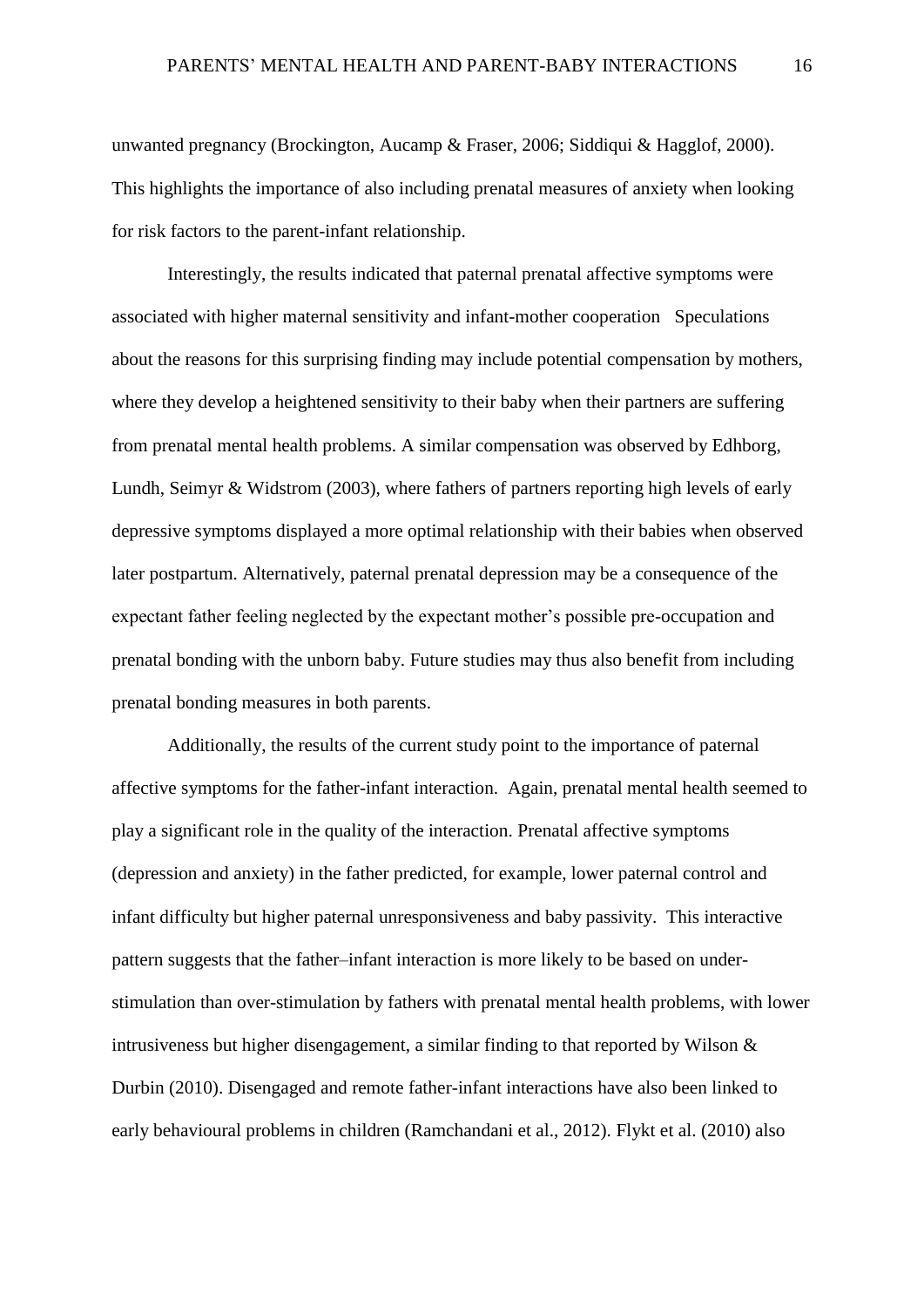observed a comparable interactive pattern amongst expectant mothers, with high levels of prenatal depressive symptoms predicting lower levels of maternal control.

An opposing pattern emerged for paternal postnatal measures of PTSD and depression. These were both correlated with higher levels of infant difficulty, and lower levels of infant passivity. In the regression analysis, paternal postnatal affective symptoms in the father also significantly contributed to the variance of infant difficulty. This corresponds to other findings in mothers where postnatal depression and anxiety have been linked to high levels of infant difficulty (Cassidy et al., 1996; Field, Healy, Goldstein & Gutherz, 1990) or difficult infant temperament (e.g., Britton, 2011). Alternatively, high level of infant difficulty may perturb the postpartum mental health itself. However, the direction of causality is not possible to establish here, i.e. whether the father's mental health affects the infant's behaviour negatively or vice versa. Additionally/Finally, maternal postnatal affective symptoms predicted higher levels of unresponsiveness in the father's interaction with their baby. A comparable deleterious effect rather than buffering effect was also found by Goodman (2008). Overall, the present findings suggest that father-infant interactions suffer and are more sensitive to negative mood in the mother, whilst mothers compensate to improve their interaction with their babies in the context of paternal mental health problems.

# **4.2. Methodological issues and future directions**

This study benefitted from including both paternal and maternal measures of observed interactions and mental health. Specific advantages with the CARE-Index measure were that it includes both over-responsiveness (control) and under-responsiveness in the assessment of parental sensitivity and also considers the infants' interactive patterns, not just the parents'. The infant's interactive pattern may also be less influenced by demand characteristics of the assessment. Another novel aspect of this study was the inclusion of PTSD and anxiety in the mental health measures, not just depression. The sample was also relatively large for a video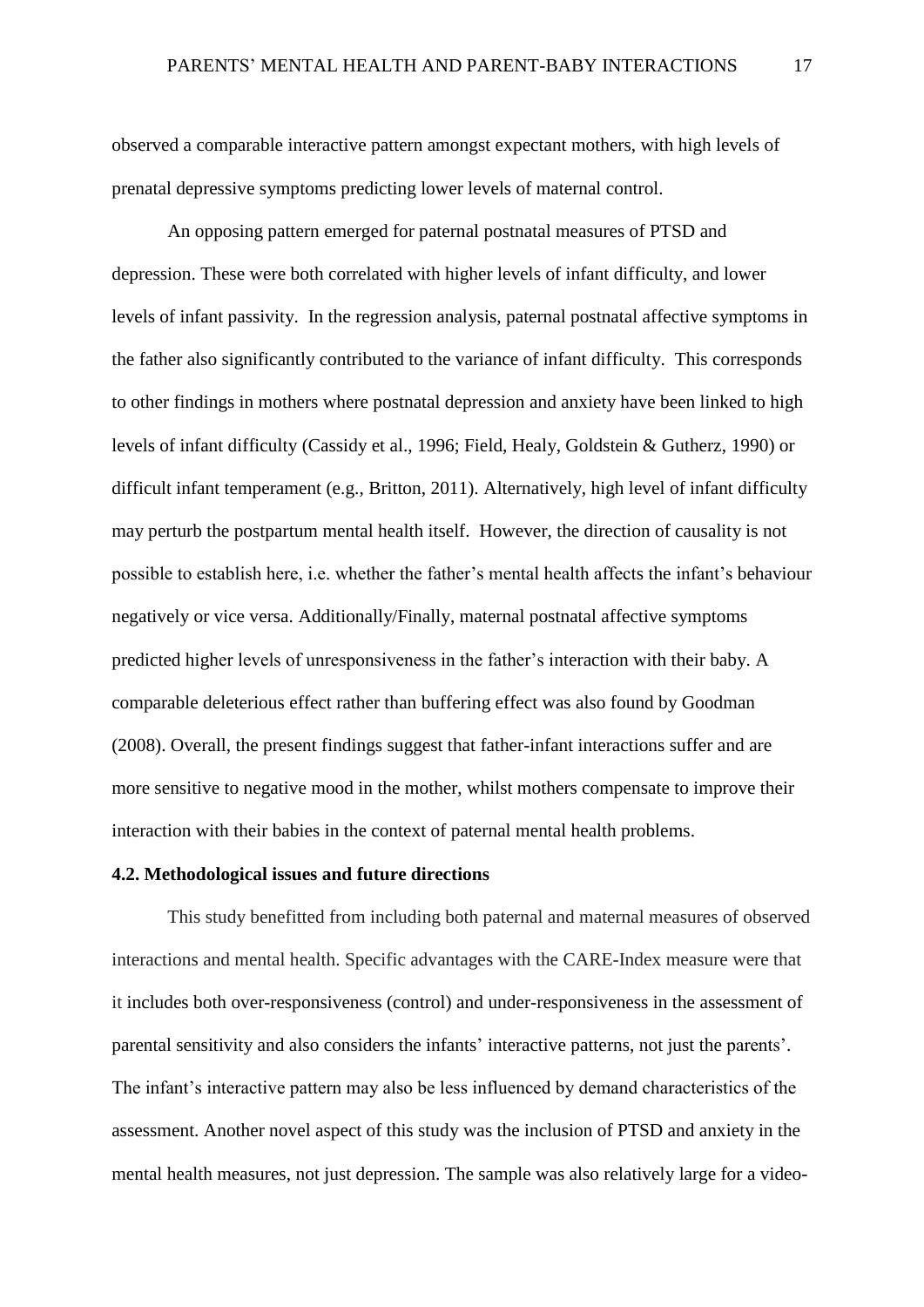based study of parent-infant interaction (e.g. Beck, 1995). However, the sample size is limited statistically, resulting in a lack of power and consequently more likelihood of Type II errors. The sample also mainly consisted of white European, well-educated, two-parent families, with low depression and anxiety scores, which limits the generalizability of the results. Future studies should examine whether the results are applicable to other socio demographic groups.

Finally, a pertinent methodological issue is when the optimal time to measure parentinfant interactions is. Although this study found some significant associations between parental mental health and parent-infant interactions, more associations may show up later, as three months postpartum is still early and many parents experience transient mental health or interactional problems as part of a normal transition to parenthood. However, Kemppinen et al. (2006) found a continuity of maternal sensitivity from early to late postpartum and early maternal postpartum depression has been linked to negative maternal interactional behaviours more than a year later (Edhborg, Lundh, Seimyr, Widstrom, 2001). This indicates that early measures of mental health are potentially important for later interactive behaviours, although it is possible that further links may become apparent over time. Future prospective longitudinal observational studies are needed to further clarify links between parental mental health and interactions between the parents and their infants over time.

# **4.3. Conclusions and implications**

The finding that a high proportion of the parent-infant dyads presented with high rates of inept or at risk interactions may imply that people are not necessarily natural parents. A clinical implication from this is that observations of the parent-infant interaction should be part of routine screening for early detection of parent-infant relationship problems in all families, not just in high risk samples. Furthermore, preventive interventions designed for parents to learn to interact well with their infants should be provided, to prevent long term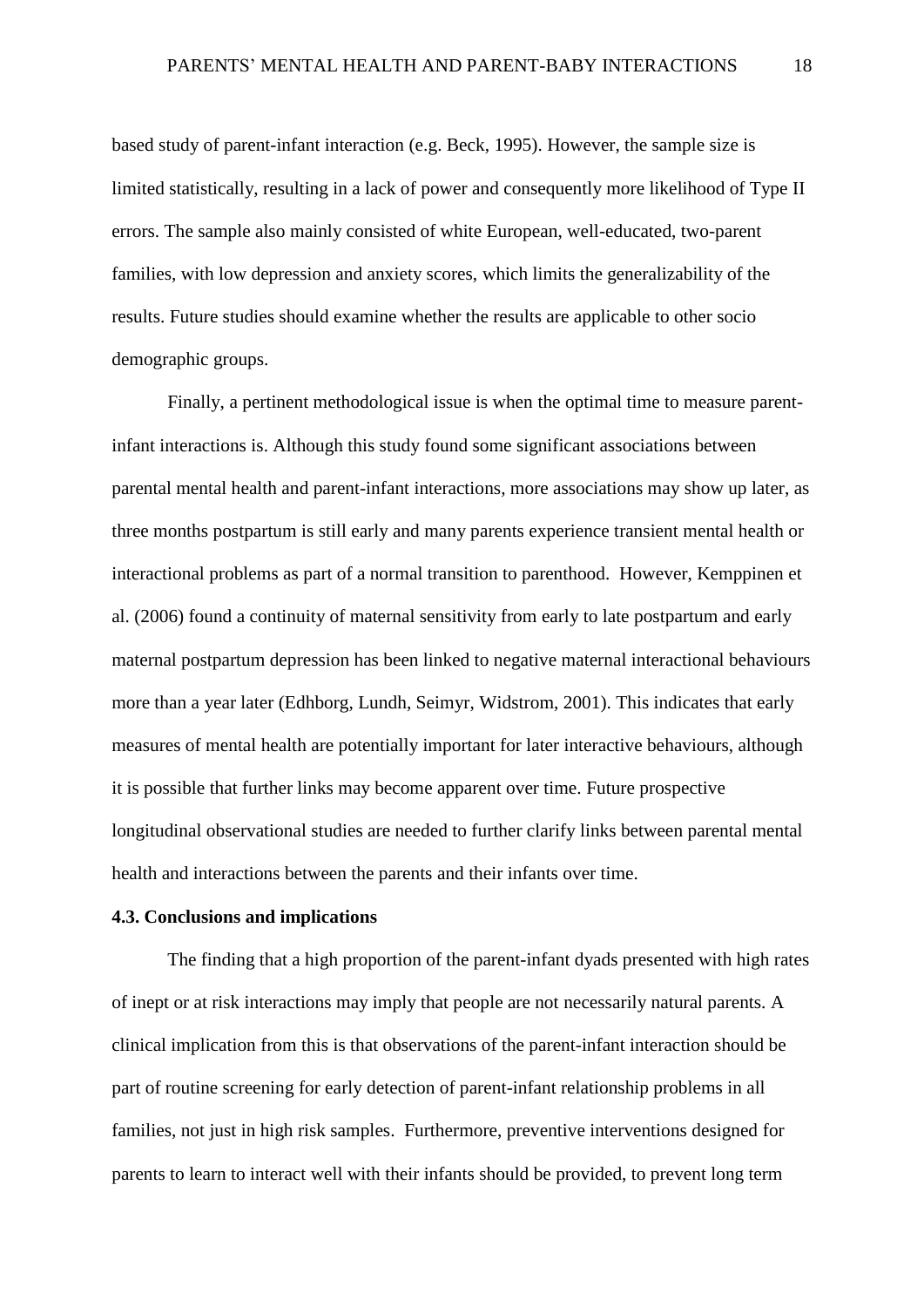negative child outcomes. The significant and differential impact of paternal pre and postnatal mental health on the father-infant and mother-infant interaction highlights the distinct role of fathers in the family and the importance of including both parents in screening and interventions regarding mental health and relationship problems, and also that mental health risk factors should be identified in pregnancy.

# **Acknowledgements**

We would like to thank all the families that took part in this research. We are also grateful to Angela de Mille for her assistance with the CARE index coding of mother-infant and father-infant interactions.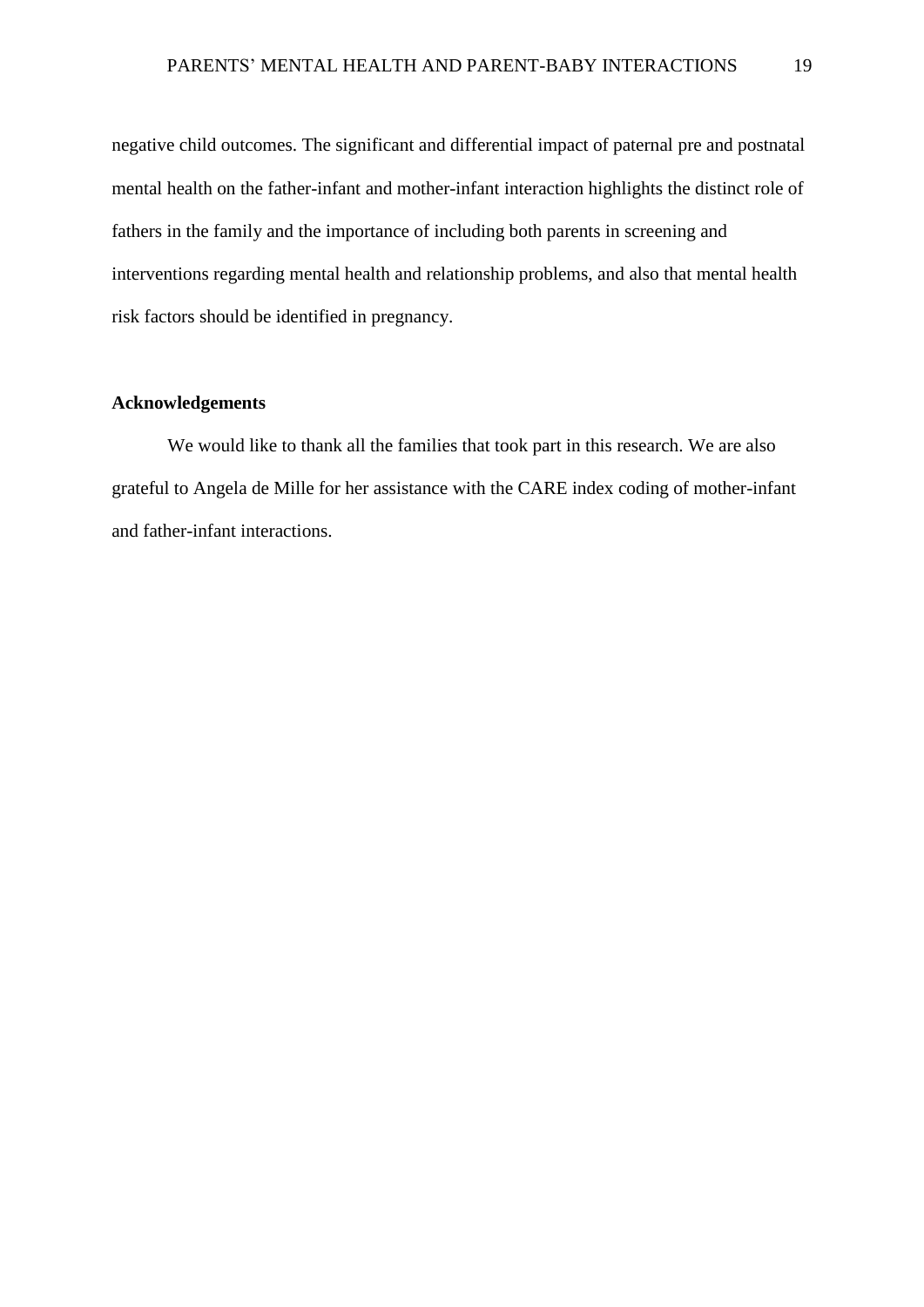#### **References**

- Ayers, S. (2001). Assessing psychopathology in pregnancy and postpartum. *Journal of Psychosomatic Obstetrics and Gynecology, 22,* 2), 91 – 102.
- Ballard, C. G., Stanley, A. K., & Brockington, I. F. (1995). Post-traumatic stress disorder (PTSD) after childbirth. *British Journal of Psychiatry, 166*(APR.), 525-528.
- Barnett, M. A., Deng, M., Mills-Koonce, W. R., Willoughby, M., & Cox, M. (2008). Interdependence of Parenting of Mothers and Fathers of Infants. *Journal of Family Psychology, 22*(4), 561-573.
- Beck, C. T. (1995). The effects of postpartum depression on maternal-infant interaction: a meta-analysis. *Nursing Research, 44*(5), 298-304.
- Bell, L., Goulet, C., St-Cyr Tribble, D., Paul, D., Boisclair, A., & Tronick, E. Z. (2007). Mothers' and fathers' views of the interdependence of their relationships with their infant: A systems perspective on early family relationships. *Journal of Family Nursing, 13*(2), 179-200.
- Black, M. M., Baqui, A. H., Zaman, K., McNary, S. W., Le, K., El Arifeen, S., et al. (2007). Depressive symptoms among rural Bangladeshi mothers: Implications for infant development. *Journal of Child Psychology and Psychiatry and Allied Disciplines, 48*(8), 764-772.
- Bradley, R. & Slade, P. (2011). A review of mental health problems in fathers following the birth of a child. *Journal of Reproductive and Infant Psychology, 29* (1), 19 – 42.
- Britton, J. R. (2011). Infant temperament and maternal anxiety and depressed mood in the early postpartum period. *Women and Health, 51*(1), 55-71.
- Brockington, I. (2004). Postpartum psychiatric disorders. *Lancet, 363*(9405), 303-310.
- Brockington, I. F., Aucamp, H. M., & Fraser, C. (2006). Severe disorders of the motherinfant relationship: Definitions and frequency. *Archives of Women's Mental Health,*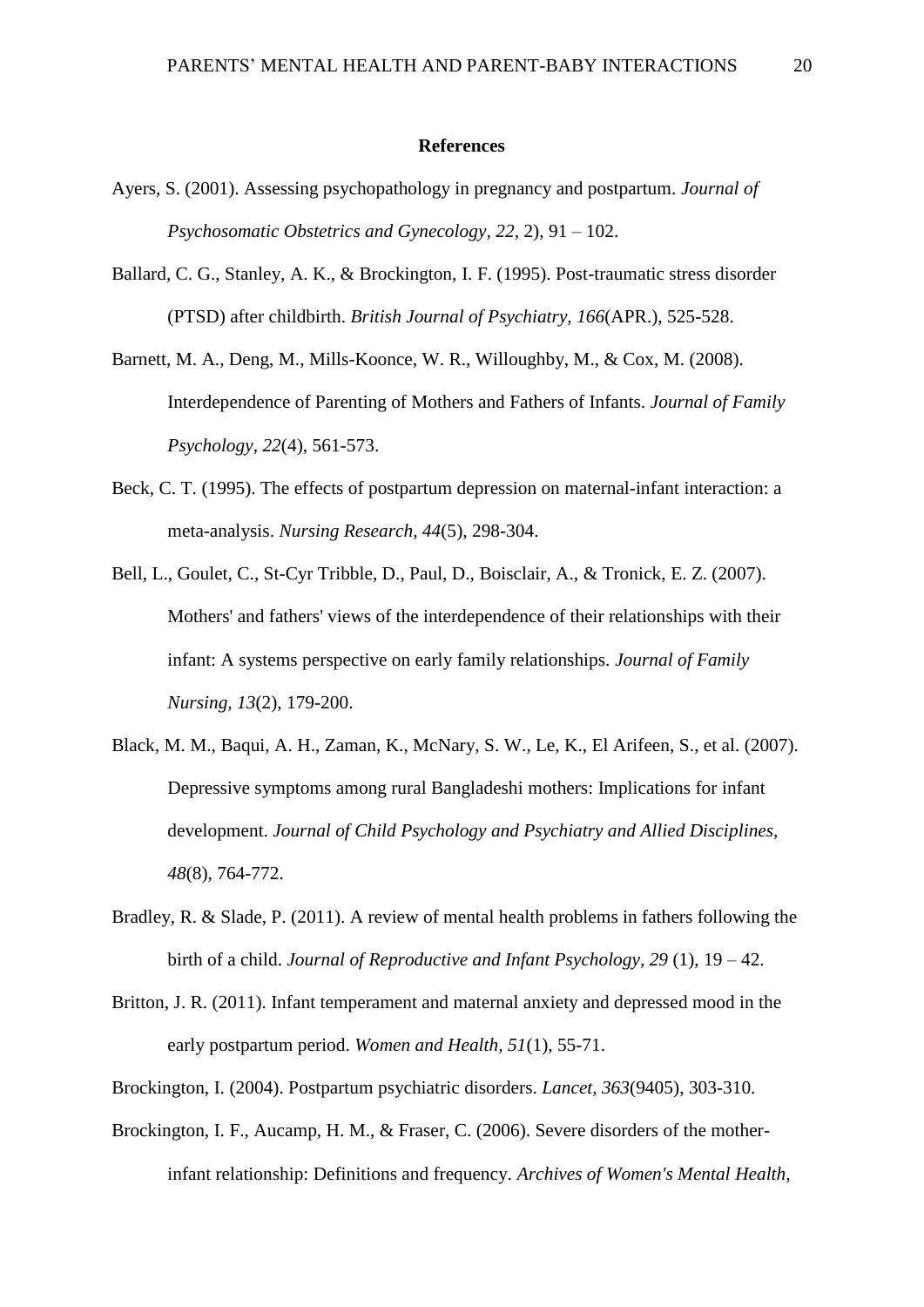*9*(5), 243-251.

- Broth, M. R., Goodman, S. H., Hall, C., & Raynor, L. C. (2004). Depressed and well mothers' emotion interpretation accuracy and the quality of mother-infant interaction. *Infancy, 6*(1), 37-55.
- Cassidy, B., Zoccolillo, M., & Hughes, S. (1996). Psychopathology in adolescent mothers and its effects on mother-infant interactions: A pilot study. *Canadian Journal of Psychiatry, 41*(6), 379-384.
- Conners, N. A., Grant, A.G., Crone, C.C. & Whiteside-Mansell, L. (2006). Substance -abuse treatment for mothers: Treatment outcomes and the impact of length of stay. *Journal of Substance Abuse Treatment, 31*(447-456).
- Cornish, A. M., McMahon, C., & Ungerer, J. A. (2008). Postnatal depression and the quality of mother-infant interactions during the second year of life. *Australian Journal of Psychology, 60*(3), 142-151.
- Correia, L. L., & Linhares, M. B. M. (2007). Maternal anxiety in the pre- and postnatal period: a literature review. *Revista latino-americana de enfermagem, 15*(4), 677-683.
- Cowan, P. A., & Cowan, C. P. (2002). Interventions as tests of family systems theories: Marital and family relationships in children's development and psychopathology. *Development and Psychopathology, 14*(4), 731-759.
- Crittenden, P. M. (1985). Maltreated infants: Vulnerability and resilience. *Journal of Child Psychology and Psychiatry and Allied Disciplines, 26*(1), 85-96.
- Crittenden, P. M. (1992). Children's strategies for coping with adverse home environments: An interpretation using attachment theory. *Child Abuse and Neglect, 16*(3), 329-343.
- Crittenden, P. M. (1995). Attachment and risk for psychopathology: the early years. *Journal of Developmental and Behavioral Pediatrics, 16*(3 Suppl), 12-16.

Crittenden, P. M. (2004). *CARE-index infants (birth - 15 months): Coding manual*. Miami,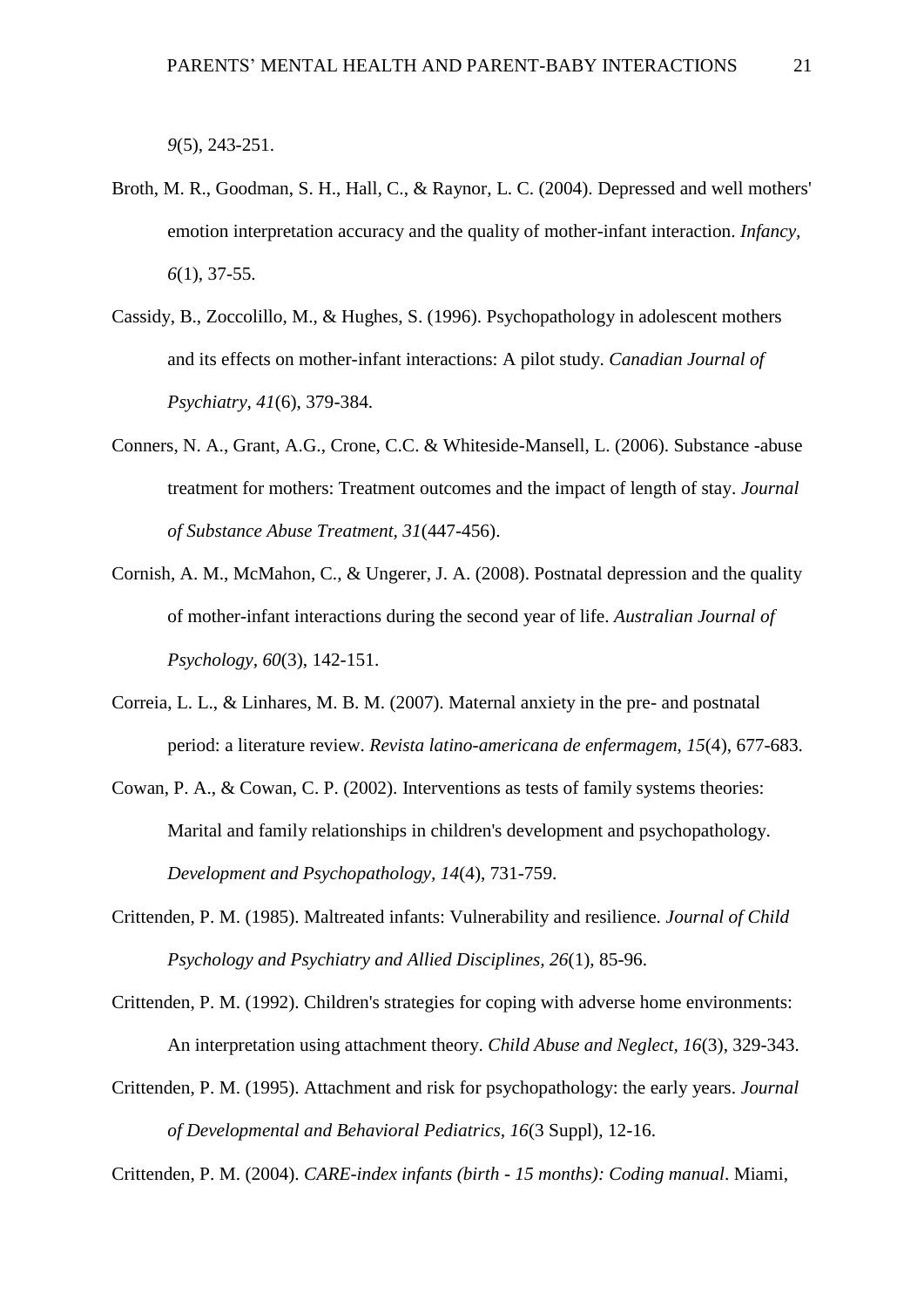FL: Family Relations Institute.

- Cummings, E. M., Keller, P. S., & Davies, P. T. (2005). Towards a family process model of maternal and paternal depressive symptoms: Exploring multiple relations with child and family functioning. *Journal of Child Psychology and Psychiatry and Allied Disciplines, 46*(5), 479-489.
- Edhborg, M., Lundh, W., Seimyr, L., & Widstrom, A. M. (2003). The parent-child relationship in the context of maternal depressive mood. *Archives of women's mental health, 6*(3), 211-216.
- Edhborg, M., Lundh, W., Seimyr, L., & Widstrom, A. M. (2001). The long-term impact of postnatal depressed mood on mother-child interaction: A preliminary study. *Journal of Reproductive and Infant Psychology, 19*(1), 61-71.
- Edhborg, M., Matthiesen, A. S., Lundh, W., & Widstrom, A. M. (2005). Some early indicators for depressive symptoms and bonding 2 months postpartum - a study of new mothers and fathers. *Archives of Womens Mental Health, 8*(4), 221-231.
- Erel, O., & Burman, B. (1995). Interrelatedness of marital relations and parent-child relations: A meta-analytic review. *Psychological Bulletin, 118*(1), 108-132.
- Evans, J., Melotti, R., Heron, J., Ramchandani, P., Wiles, N., Murray, L., et al. (2011). The timing of maternal depressive symptoms and child cognitive development: A longitudinal study. *Journal of Child Psychology and Psychiatry and Allied Disciplines*.
- Feeley, N., Zelkowitz, P., Cormier, C., Charbonneau, L., Lacroix, A. & Papageorgiou, A. (2011). Posttraumatic stress among mothers of very low birthweight infants at 6 months after discharge from the neonatal intensive care unit. *Applied Nursing Research, 24* (2011), 114 – 117.

Feldman, R., Granat, A., Pariente, C., Kanety, H., Kuint, J., & Gilboa-Schechtman, E. (2009).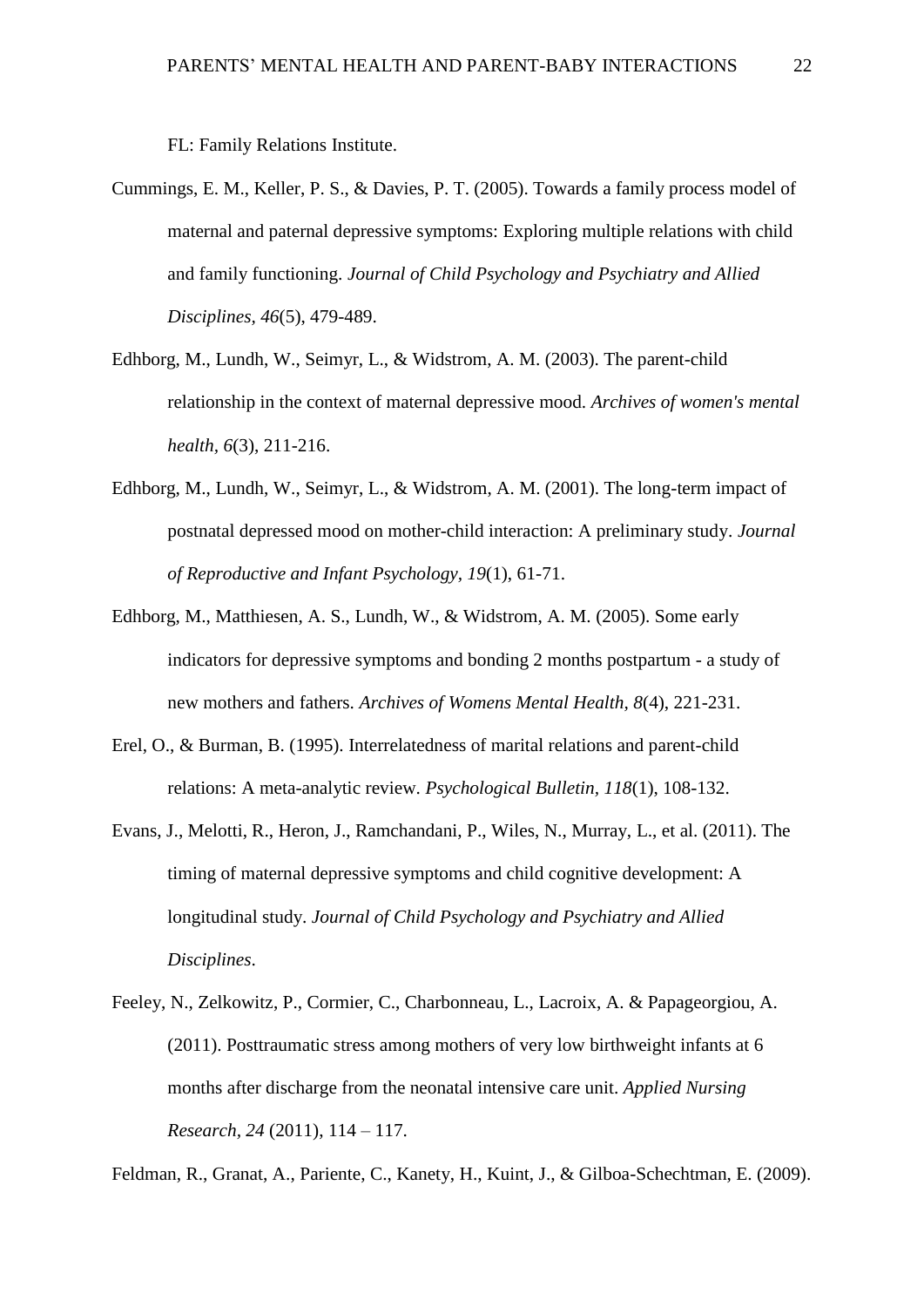Maternal Depression and Anxiety Across the Postpartum Year and Infant Social Engagement, Fear Regulation, and Stress Reactivity. *Journal of the American Academy of Child and Adolescent Psychiatry, 48*(9), 919-927.

- Field, T. (2010). Postpartum depression effects on early interactions, parenting, and safety practices: A review. *Infant Behavior and Development, 33*(1), 1-6.
- Field, T., Healy, B., Goldstein, S., & Guthertz, M. (1990). Behavior-State Matching and Synchrony in Mother-Infant Interactions of Nondepressed Versus Depressed Dyads. *Developmental Psychology, 26*(1), 7-14.
- Field, T., Hossain, Z. & Malphurs, J. (1999). Depressed fathers' interactions with their infants. *Infant Mental Health Journal, 20* (3), 322 – 332.
- Field, T., Hernandez-Reif, M., & Diego, M. (2006). Intrusive and withdrawn depressed mothers and their infants. *Developmental Review, 26*(1), 15-30.
- Fivaz-Depeursinge, E., Favez, N., Lavanchy, C., De Noni, S., & Frascarolo, F. (2005). Fourmonth-olds make triangular bids to father and mother during Trilogue Play with Stillface. *Social Development, 14*(2), 361-378.
- Flykt, M., Kanninen, K., Sinkkonen, J., & Punamaki, R. (2010). Maternal depression and dyadic interaction: The role of maternal attachment style. *Infant and Child Development, 19*(5), 530-550.
- Foa, E. B., Cashman, L., Jaycox, L., & Perry, K. (1997). The validation of a self-report measure of posttraumatic stress disorder: The posttraumatic diagnostic scale. *Psychological Assessment, 9*(4), 445-451.
- Forcada-Guex, M., Borghini, A., Pierrehumbert, B., Ansermet, F., & Muller-Nix, C. (2011). Prematurity, maternal posttraumatic stress and consequences on the mother-infant relationship. *Early Human Development, 87*(1), 21-26.

Glasheen, C., Richardson, G. A., & Fabio, A. (2010). A systematic review of the effects of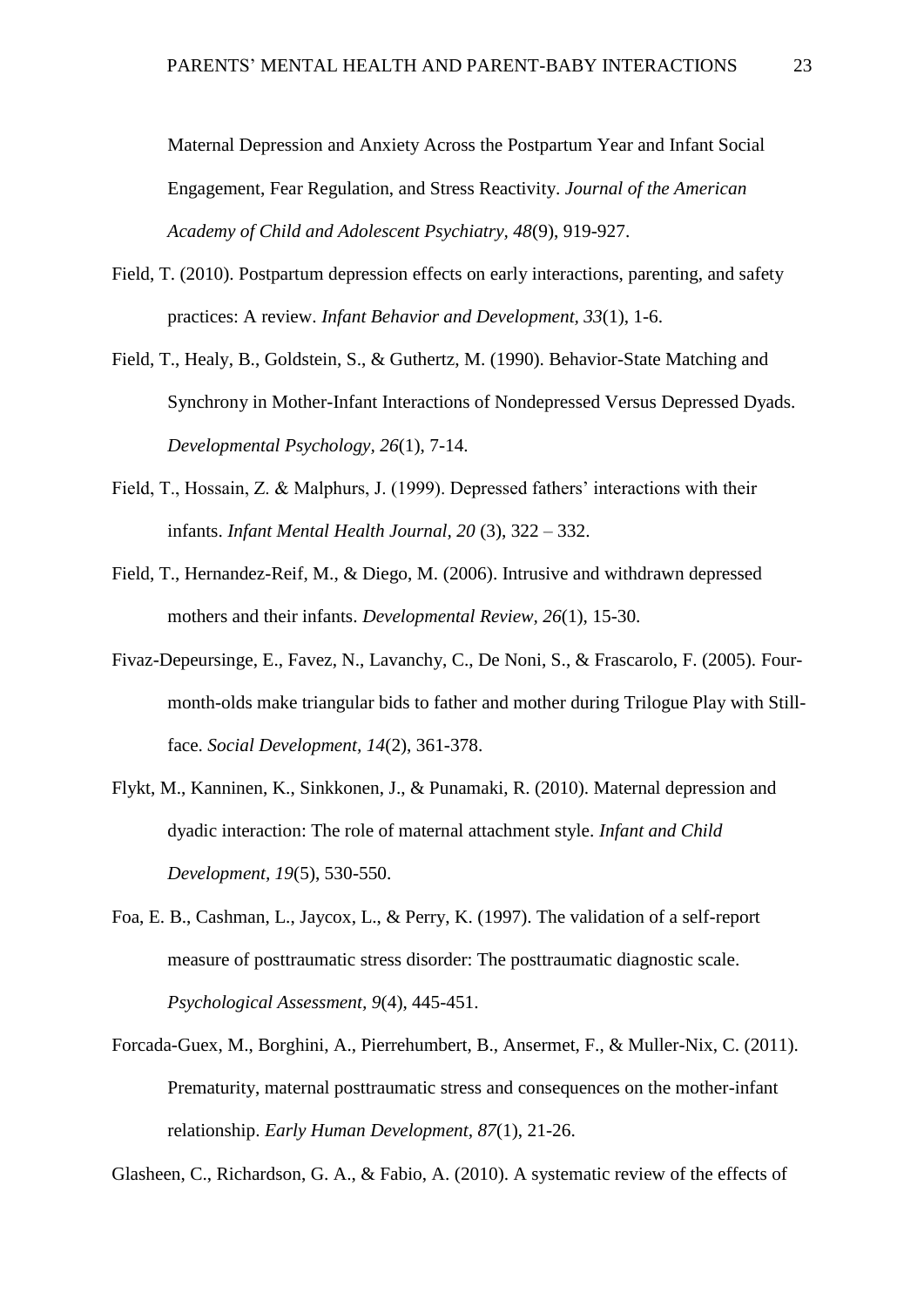postnatal maternal anxiety on children. *Archives of Women's Mental Health, 13*(1), 61-74.

- Glover, V. (2011). Annual research review: Prenatal stress and the origins of psychopathology: An evolutionary perspective. *Journal of Child Psychology and Psychiatry and Allied Disciplines, 52*(4), 356-367.
- Goodman, J. H. (2008). Influences of maternal postpartum depression on fathers and on father-infant interaction. *Infant Mental Health Journal, 29*(6), 624-643.
- Hay, D. F., & Pawlby, S. (2003). Prosocial Development in Relation to Children's and Mothers' Psychological Problems. *Child Development, 74*(5), 1314-1327.
- Herrera, E., Reissland, N., & Shepherd, J. (2004). Maternal touch and maternal child-directed speech: Effects of depressed mood in the postnatal period. *Journal of Affective Disorders, 81*(1), 29-39.
- Hindley, N., Ramchandani, P. G., & Jones, D. P. H. (2006). Risk factors for recurrence of maltreatment: A systematic review. *Archives of Disease in Childhood, 91*(9), 744- 752.
- Kemppinen, K., Kumpulainen, K., Moilanen, I., & Ebeling, H. (2006). Recurrent and transient depressive symptoms around delivery and maternal sensitivity. *Nordic Journal of Psychiatry, 60*(3), 191-199.
- Kinsella, M. T., & Monk, C. (2009). Impact of maternal stress, depression and anxiety on fetal neurobehavioral development. *Clinical Obstetrics and Gynecology, 52*(3), 425- 440.
- Leinonen, J. A., Solantaus, T. S., & Punamaki, R. L. (2003). Parental mental health and children's adjustment: The quality of marital interaction and parenting as mediating factors. *Journal of Child Psychology and Psychiatry and Allied Disciplines, 44*(2), 227-241.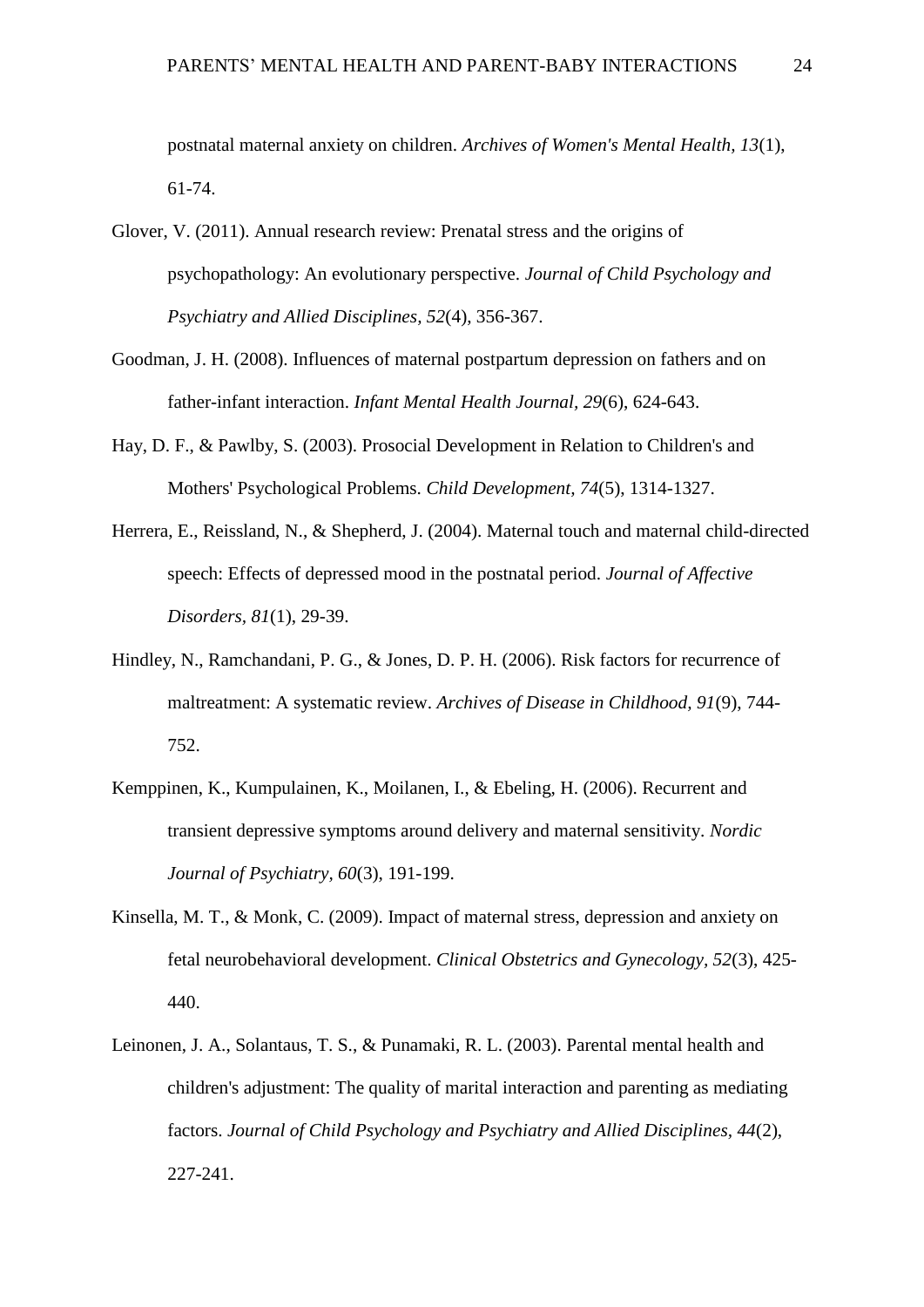- Leventhal, A., Jacobsen, T., Miller, L., & Quintana, E. (2004). Caregiving attitudes and atrisk maternal behavior among mothers with major mental illness. *Psychiatric Services, 55*(12), 1431-1433.
- Martin, A., Ryan, R.M. & Brooks-Gunn, J. (2007). The joint influence of mother and father parenting on child cognitive outcomes at age 5. *Early Childhood Research Quarterly, 22*, (4), 423 – 439.
- Murray, L., FioriCowley, A., Hooper, R. & Cooper, P. (1996). The impact of postnatal depression and associated adversity on early mother-infant interactions and later infant outcome. *Child Development, 67*(5), 2512 – 2526.
- Muzik, M., Bocknek, E.L., Broderick, A., Richardson, P., Rosenblum, K., Thelen, K. & Seng, J. (2012). Mother-infant bonding impairment across the first 6 months postpartum: the primacy of psychopathology in women with childhood abuse and neglect histories. *Archives of Women's Mental Health, In Press*
- Nicholls, K., & Ayers, S. (2007). Childbirth-related post-traumatic stress disorder in couples: A qualitative study. *British Journal of Health Psychology, 12*(4), 491-509.
- Parfitt, Y. M., & Ayers, S. (2009). The effect of post-natal symptoms of post-traumatic stress and depression on the couple's relationship and parent-baby bond. *Journal of Reproductive and Infant Psychology, 27*(2), 127-142.
- Pawlby, S., Hay, D., Sharp, D., Waters, C.S. & Pariante, C.M. (2011). Antenatal depression and offspring psychopathology: the influence of childhood maltreatment. *The British journal of psychiatry 199*, 106 - 112.
- Ramchandani, P. G., Domoney, J., Sethna, V., Psychogiou, L., Vlachos, H., & Murray, L. (2012). Do early father-infant interactions predict the onset of externalising behaviours in young children? Findings from a longitudinal cohort study. *Journal of Child Psychology and Psychiatry and Allied Disciplines*.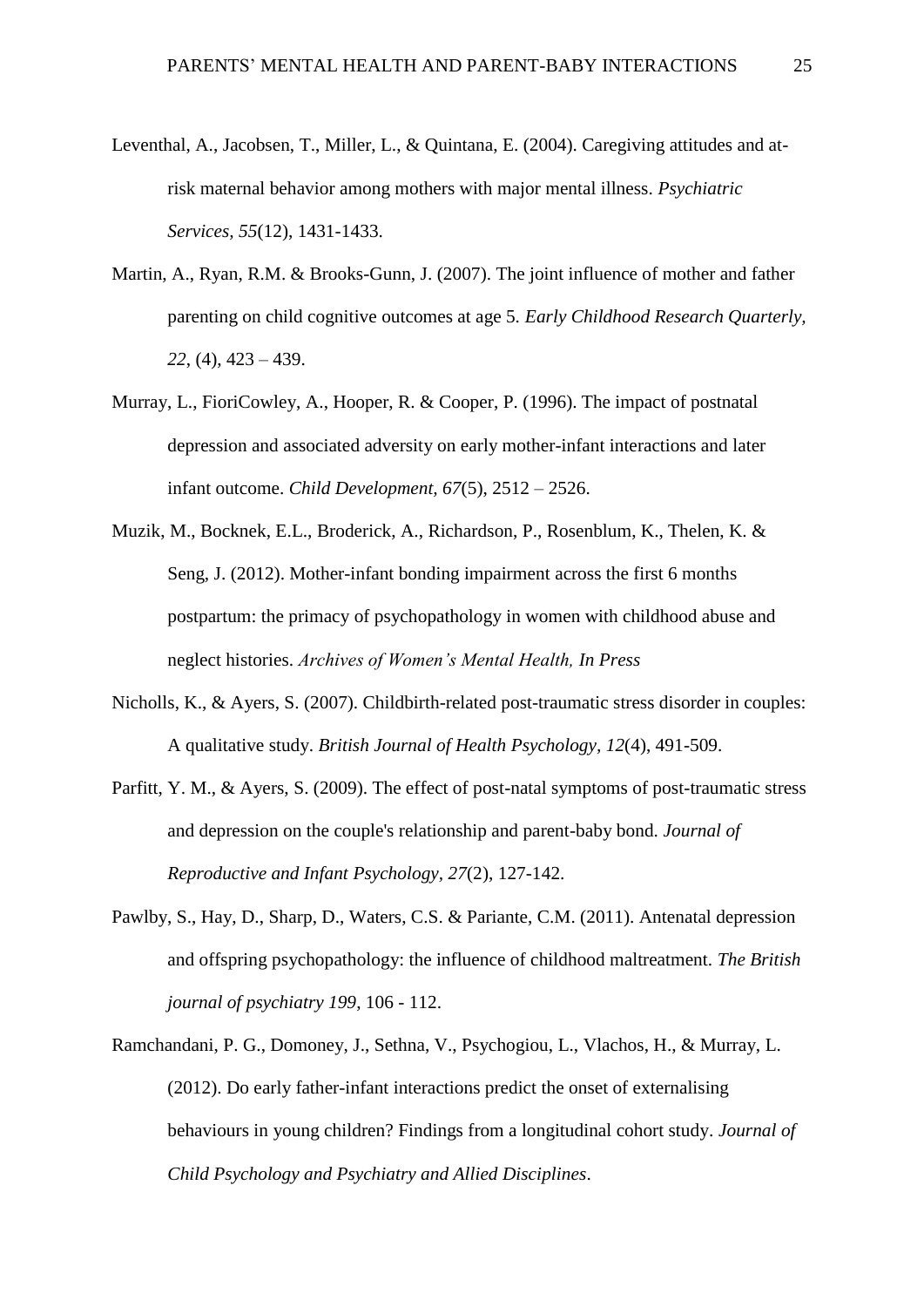- Roggman, L. A., Boyce, L. K., Cook, G. A., & Cook, J. (2002). Getting dads involved: Predictors of father involvement in early head start and with their children. *Infant Mental Health Journal, 23*(2), 62-78.
- Sawyer, A., & Ayers, S. (2009). Post-traumatic growth in women after childbirth. *Psychology and Health, 24*(4), 457-471.
- Scannapieco, M., & Connell-Carrick, K. (2005). Focus on the first years: Correlates of substantiation of child maltreatment for families with children 0 to 4. *Children and Youth Services Review, 27*(12), 1307-1323.
- Siddiqui, A., & Hagglof, B. (2000). Does maternal prenatal attachment predict postnatal mother-infant interaction? *Early Human Development, 59*(1), 13-25.
- Sidor, A., Kunz, E., Schweyer, D., Eickhorst, A. & Cierpka, M. . (2011). Links between maternal postpartum depressive symptoms, maternal distress, infant gender and sensitivity in a high-risk population. *Child and Adolescent Psychiatry and Mental Health 5*(7).
- Skovgaard, A. M., Olsen, E. M., Christiansen, E., Houmann, T., Landorph, S. L., Jorgensen, T., et al. (2008). Predictors (0-10 months) of psychopathology at age 1 1/2 years - A general population study in The Copenhagen Child Cohort CCC 2000\*. *Journal of Child Psychology and Psychiatry and Allied Disciplines, 49*(5), 553-562.
- Steadman, J., Pawlby, S., Mayers, A., Bucks, R. S., Gregoire, A., Miele-Norton, M., et al. (2007). An exploratory study of the relationship between mother-infant interaction and maternal cognitive function in mothers with mental illness. *Journal of Reproductive and Infant Psychology, 25*(4), 255-269.
- Tomlinson, M., Cooper, P., & Murray, L. (2005). The Mother-Infant Relationship and Infant Attachment in a South African Peri-Urban Settlement. *SO: Source Child Development, vol. 76, no. 5, pp. 1044-1054, Sept-Oct 2005*.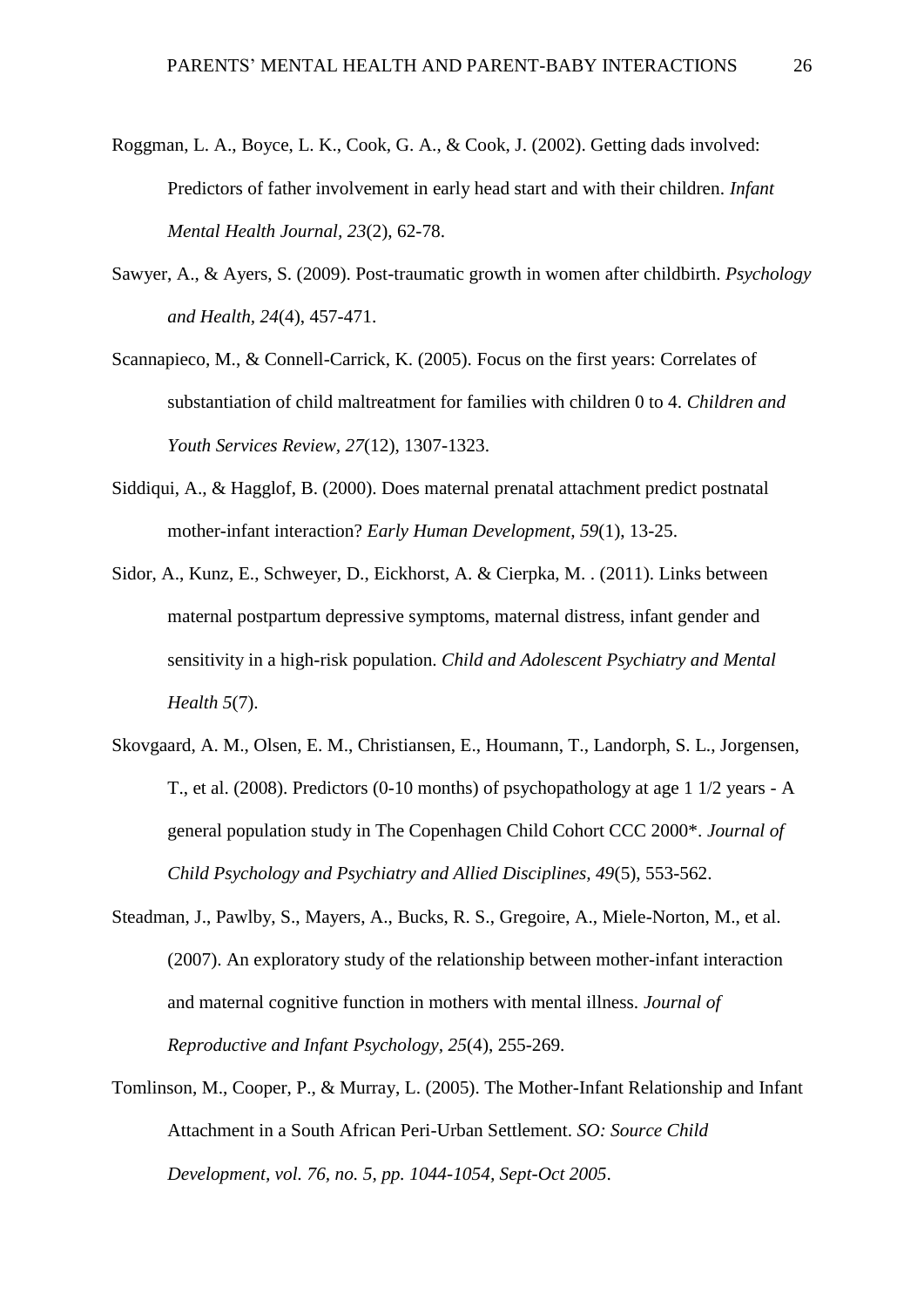- Trevarthen, C., & Aitken, K. J. (2001). Infant intersubjectivity: Research, theory, and clinical applications. *Journal of child psychology and psychiatry, 42*(1), 3-48.
- Wilson, S., & Durbin, C. E. (2010). Effects of paternal depression on fathers' parenting behaviors: A meta-analytic review. *Clinical Psychology Review, 30*(2), 167-180.
- Zigmond, A. S., & Snaith, R. P. (1983). The hospital anxiety and depression scale. *Acta Psychiatrica Scandinavica, 67*, 361-370.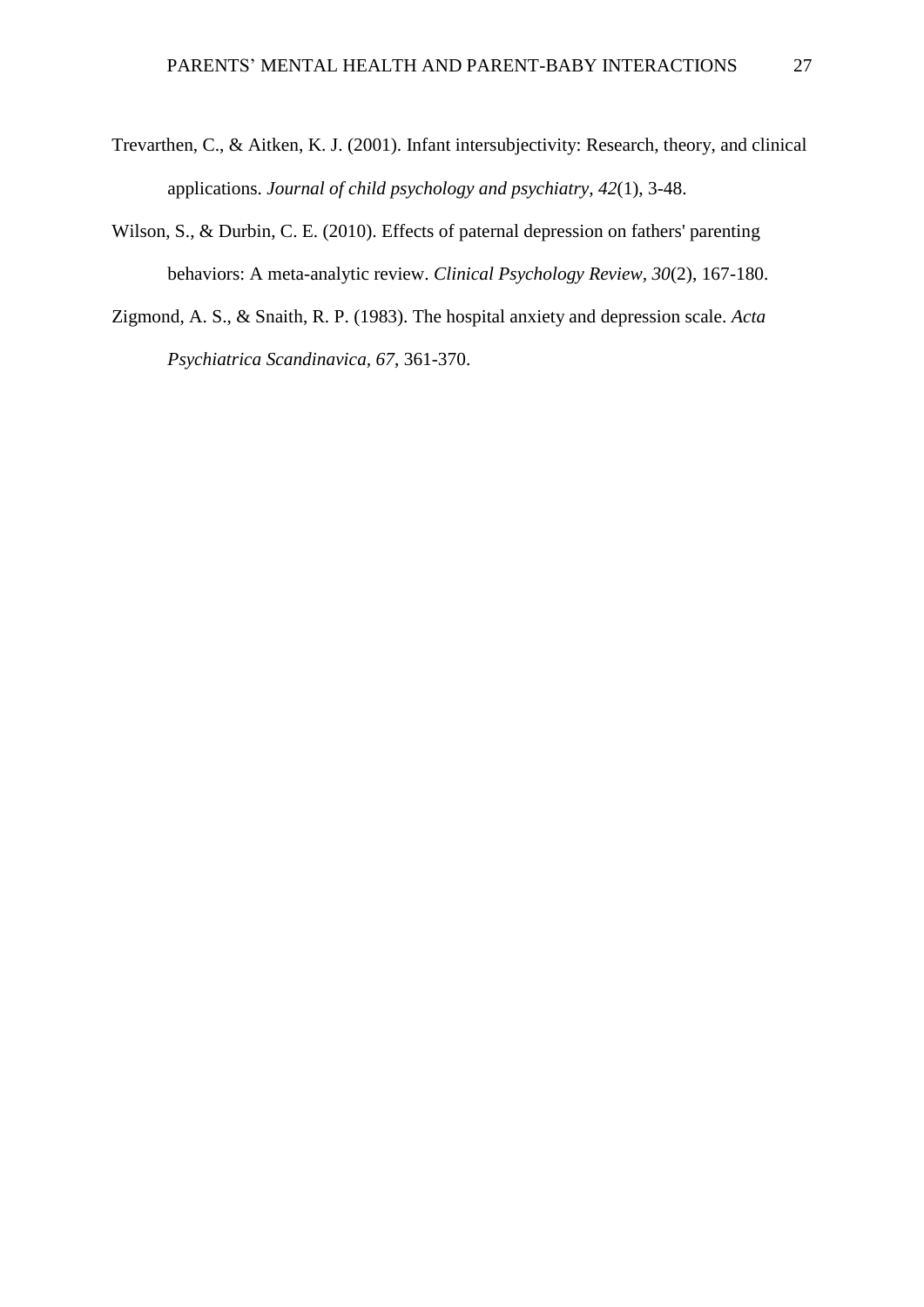|                              | Mothers     | Mothers         | Fathers    | Fathers         | <i>t</i> -values | Effect size for t- | Correlations             |  |  |
|------------------------------|-------------|-----------------|------------|-----------------|------------------|--------------------|--------------------------|--|--|
|                              | Mean (SD)   | Range of Scores | Mean (SD)  | Range of Scores | (Mothers vs.     | differences        | between Mothers          |  |  |
|                              |             |                 |            |                 | Fathers)         | $\boldsymbol{r}$   | and Fathers <sup>a</sup> |  |  |
| Parental Sensitivity         | 8.23 (2.79) | $2 - 14$        | 8.23(2.26) | $2 - 12$        | 0.00             | .00                | $.38**$                  |  |  |
| Parental Control             | 3.26(3.64)  | $0 - 12$        | 2.77(2.86) | $0 - 12$        | 1.04             | .17                | $.62**$                  |  |  |
| Parental Unresponsiveness    | 2.51(2.97)  | $0 - 9$         | 3.00(2.32) | $0 - 7$         | $-0.91$          | .15                | .20                      |  |  |
| <b>Infant Cooperation</b>    | 7.87(2.72)  | $2 - 13$        | 7.92(2.71) | $2 - 12$        | $-0.11$          | .02                | $.38**$                  |  |  |
| <b>Infant Difficulty</b>     | 2.79(2.60)  | $0 - 10$        | 2.92(2.64) | $0 - 9$         | $-0.26$          | .04                | .25                      |  |  |
| <b>Infant Compulsiveness</b> | 1.18(2.77)  | $0 - 12$        | 0.90(2.92) | $0 - 12$        | 1.09             | .16                | $.68**$                  |  |  |
| <b>Infant Passivity</b>      | 1.92(2.64)  | $0 - 9$         | 2.26(2.41) | $0-8$           | $-0.62$          | $.10$              | .17                      |  |  |
| Anxiety pregnancy            | 6.36(4.72)  | $1 - 11$        | 6.41(3.41) | $0 - 15$        | $-0.08$          | .12                | $-.01$                   |  |  |
| Depression pregnancy         | 5.01(2.85)  | $0 - 11$        | 3.48(2.15) | $0 - 11$        | $2.82**$         | .39                | $-.03$                   |  |  |
| Anxiety postpartum           | 5.42(3.55)  | $0 - 14$        | 4.47(3.29) | $0 - 13$        | 1.24             | $.18\,$            | $-.11$                   |  |  |
| Depression postpartum        | 4.17(2.38)  | $0 - 9$         | 3.40(3.63) | $0 - 13$        | 1.24             | .18                | .21                      |  |  |
| PTSD postpartum              | 4.81 (4.73) | $0 - 21$        | 2.71(2.69) | $0 - 10$        | $2.67**$         | .37                | $.18$                    |  |  |

Table 1. *Means (SD), T- test comparisons and correlations of parent-infant interaction and mental health variables*

*Note:*  $r = .10$  (small effect),  $r = .3$  (medium effect),  $r = .5$  (large effect). <sup>a</sup>  $p < .05$ ,  $*p < .01$ , Spearman's (*rho*) one tailed test.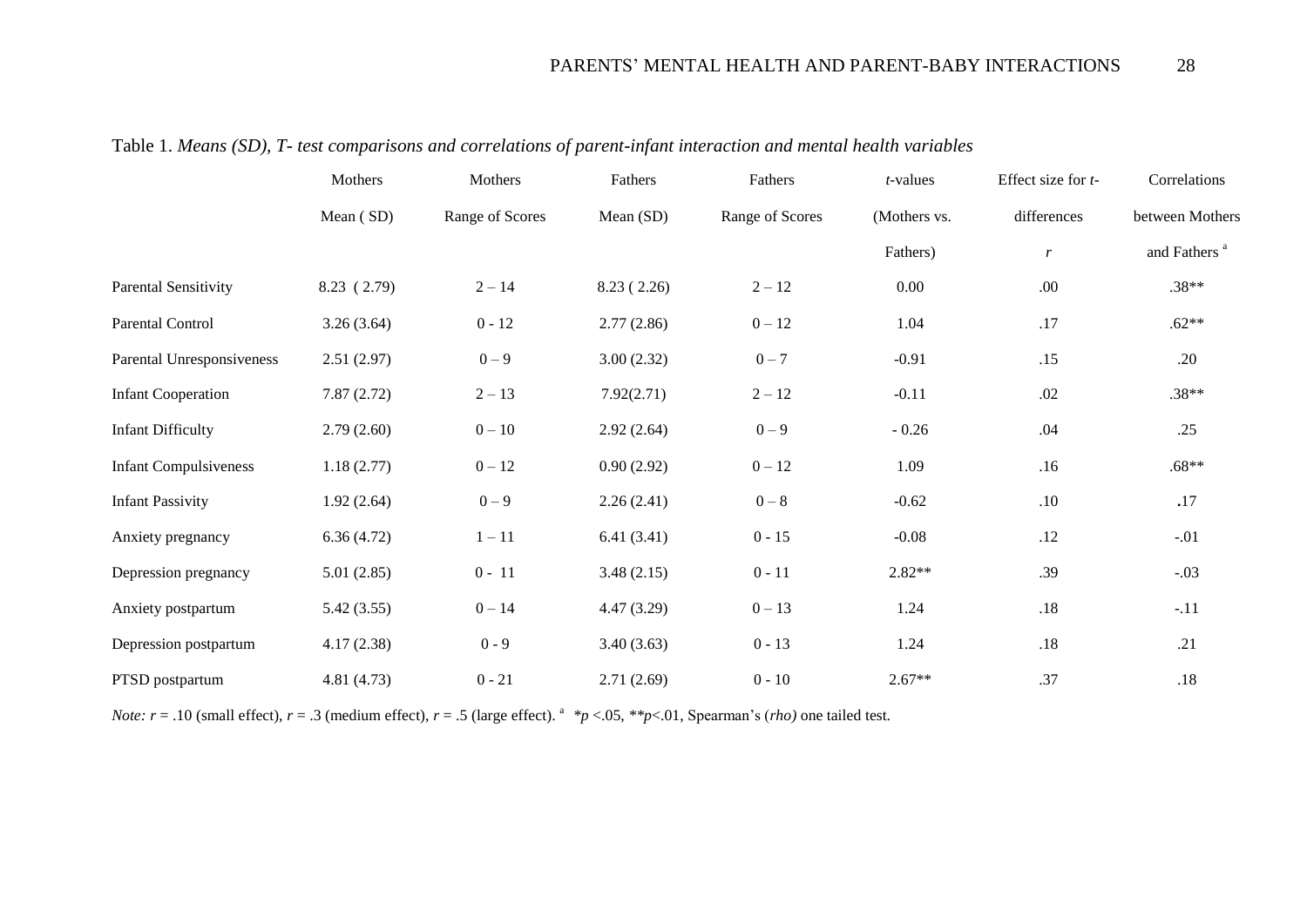|                               | <b>Mother-Infant Interaction</b> |         |              |             |            |            |           | <b>Father-Infant Interaction</b> |         |              |             |            |            |           |  |
|-------------------------------|----------------------------------|---------|--------------|-------------|------------|------------|-----------|----------------------------------|---------|--------------|-------------|------------|------------|-----------|--|
|                               |                                  | Mother  |              |             | Infant     |            |           |                                  | Father  |              |             | Infant     |            |           |  |
| <b>Maternal Mental Health</b> | Sensitivity                      | Control | Unresponsive | Cooperation | Difficulty | Compulsive | Passivity | Sensitive                        | Control | Unresponsive | Cooperation | Difficulty | Compulsive | Passivity |  |
| Prenatal anxiety              | .06                              | $.35*$  | $-49**$      | $-.02$      | .22        | .14        | $-41**$   | $-.14$                           | .25     | $-.06$       | $-.09$      | .14        | .14        | $-.28*$   |  |
| Prenatal depression           | .07                              | .06     | $-.08$       | .05         | $-.02$     | .05        | .07       | .13                              | .10     | $-.23$       | .13         | .19        | $-.11$     | $-.18$    |  |
| Postnatal anxiety             | .01                              | .12     | $-.14$       | $-.02$      | .19        | $-.14$     | .06       | .11                              | $-.11$  | .03          | .19         | $-.02$     | $-.06$     | $-.25$    |  |
| Postnatal depression          | $-.07$                           | $-0.06$ | .07          | $-.07$      | .07        | $-.07$     | .07       | $-.12$                           | $-.09$  | .16          | $-.02$      | $-.09$     | .10        | $-.09$    |  |
| Postnatal PTSD                | $-.08$                           | .17     | $-.16$       | $-.08$      | .19        | $-.01$     | $-.08$    | .01                              | .15     | $-.23$       | .03         | .14        | $-.13$     | $-.12$    |  |
| Prenatal affective symptoms   | .07                              | .21     | $-.29*$      | .01         | .11        | .10        | $-.15$    | .03                              | .12     | $-.17$       | .05         | .19        | $-.01$     | $-.28*$   |  |
| Postnatal affective symptoms  | $-.01$                           | .04     | $-.06$       | $-.02$      | .19        | $-.17$     | .06       | .04                              | $-.10$  | .09          | .14         | .04        | $-.02$     | $-.19$    |  |
| <b>Paternal Mental Health</b> |                                  |         |              |             |            |            |           |                                  |         |              |             |            |            |           |  |
| Prenatal anxiety              | .22                              | $-.19$  | .02          | .21         | $-.20$     | $-.18$     | .14       | $-.03$                           | $-.36*$ | $.44*$       | .05         | .15        | $-.36**$   | .21       |  |
| Prenatal depression           | $.30*$                           | $-.14$  | $-.06$       | $.26*$      | .05        | $-.11$     | $-.10$    | .24                              | $-48**$ | .23          | .23         | $-.11$     | $-.13$     | .14       |  |
| Postnatal anxiety             | .14                              | $-.12$  | $-.08$       | .16         | $-.20$     | $-.18$     | .13       | $-.07$                           | $-.01$  | .12          | $-.04$      | .14        | $-.13$     | $-.12$    |  |
| Postnatal depression          | $-.02$                           | .16     | $-.18$       | $-.04$      | .02        | .05        | .02       | $-.06$                           | $-.10$  | $-.06$       | $-.05$      | $.40**$    | $-.06$     | $-.26*$   |  |
| Postnatal PTSD                | $-.10$                           | .05     | .01          | $-.09$      | $-.01$     | .01        | .07       | .02                              | .01     | $-.09$       | $-.06$      | $.35*$     | $-.02$     | $-.24$    |  |
| Prenatal affective symptoms   | $.33*$                           | $-.22$  | $-.02$       | $.31*$      | $-.14$     | $-.19$     | .05       | .04                              | $-46**$ | $.48**$      | .09         | $-.03$     | $-.30*$    | $.27*$    |  |
| Postnatal affective symptoms  | .15                              | $-.05$  | $-.12$       | .15         | $-.14$     | $-.12$     | .09       | $-.05$                           | .03     | .05          | $-.02$      | $.33*$     | $-.13$     | $-.22$    |  |

Table 2. *Correlations between parental mental health and parent-infant interaction variables* 

*Note: \*p* <.05, *\*\*p*<.01, Spearman's (*rho*), one-tailed